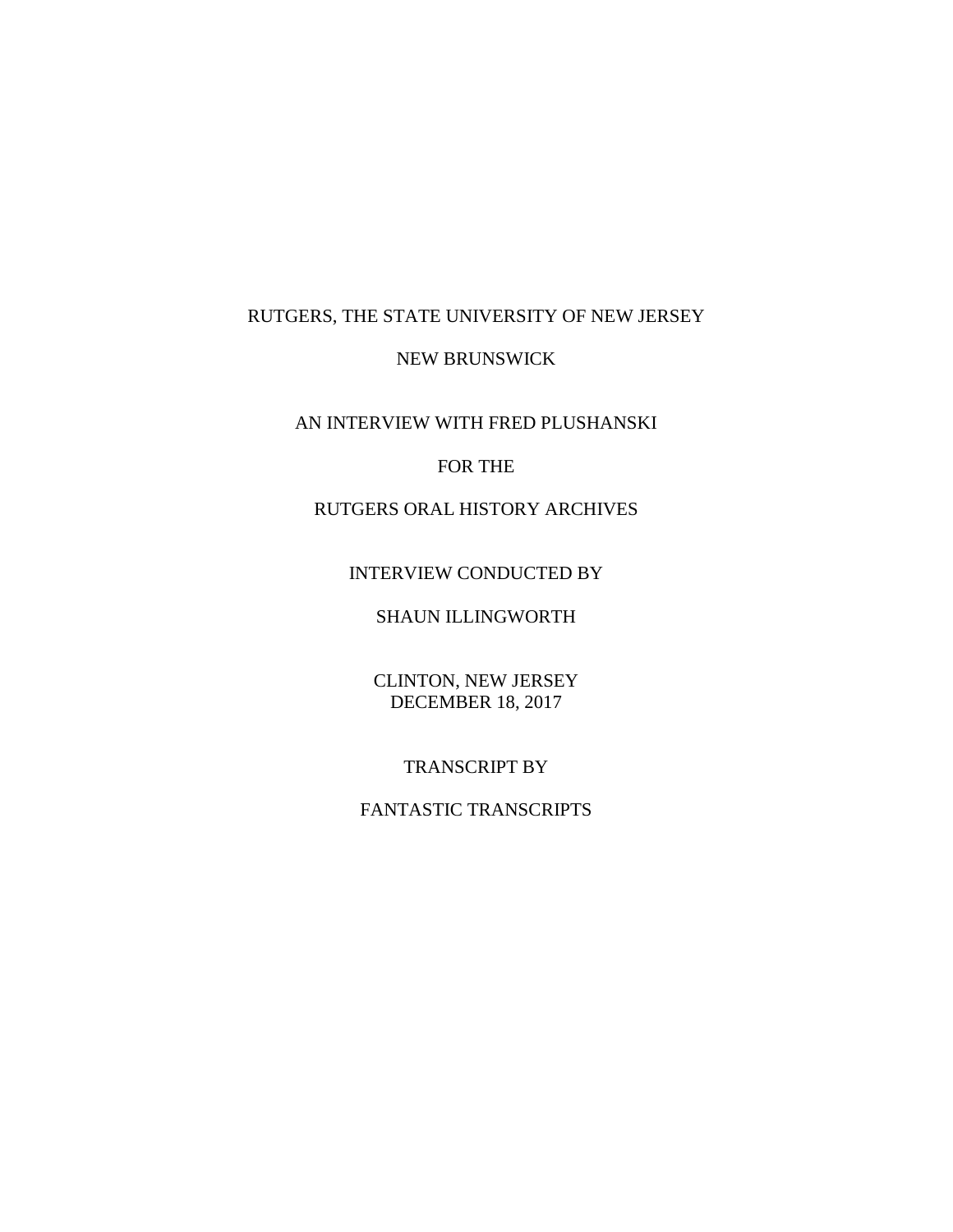Shaun Illingworth: This begins an interview with Mr. Fred Plushanski on December 18, 2017 in Clinton, New Jersey with Shaun Illingworth. Thank you very much for sitting down with me today.

Fred Plushanski: You're welcome.

SI: To begin, can you tell me where and when you were born?

FP: I was born in Glen Gardner in the family home up on Plushanski Drive. We had a farm up on top of the hill, one hundred and sixty acres, I think. There was a lot of hills on it. We farmed that and milked cows.

SI: What were your parents' names?

FP: (Tessie?), Teresa, and Alexander.

SI: Starting with your father's side of the family, do you know how they came to settle in this area?

FP: He came here, in New York.

[Tape paused]

SI: Let me turn it back on.

FP: The oldest boy was born in New York and three sisters were born in New York. The oldest boy was getting into trouble with some gangs or something, so my father just picked up and moved out here in the country.

SI: Wow. Do you know if he had farmed before that or what he had done for a living early on, before he moved out here?

FP: No, he was a bartender and a bouncer in New York. That's what he did.

SI: Do you know how your parents met?

FP: No, I really don't, but I think they met in New York.

SI: Where was your mother's family from?

FP: Poland.

SI: Both sides were from Poland?

FP: He was from Ukraine. My mother's brother is the guy who invented the helicopter.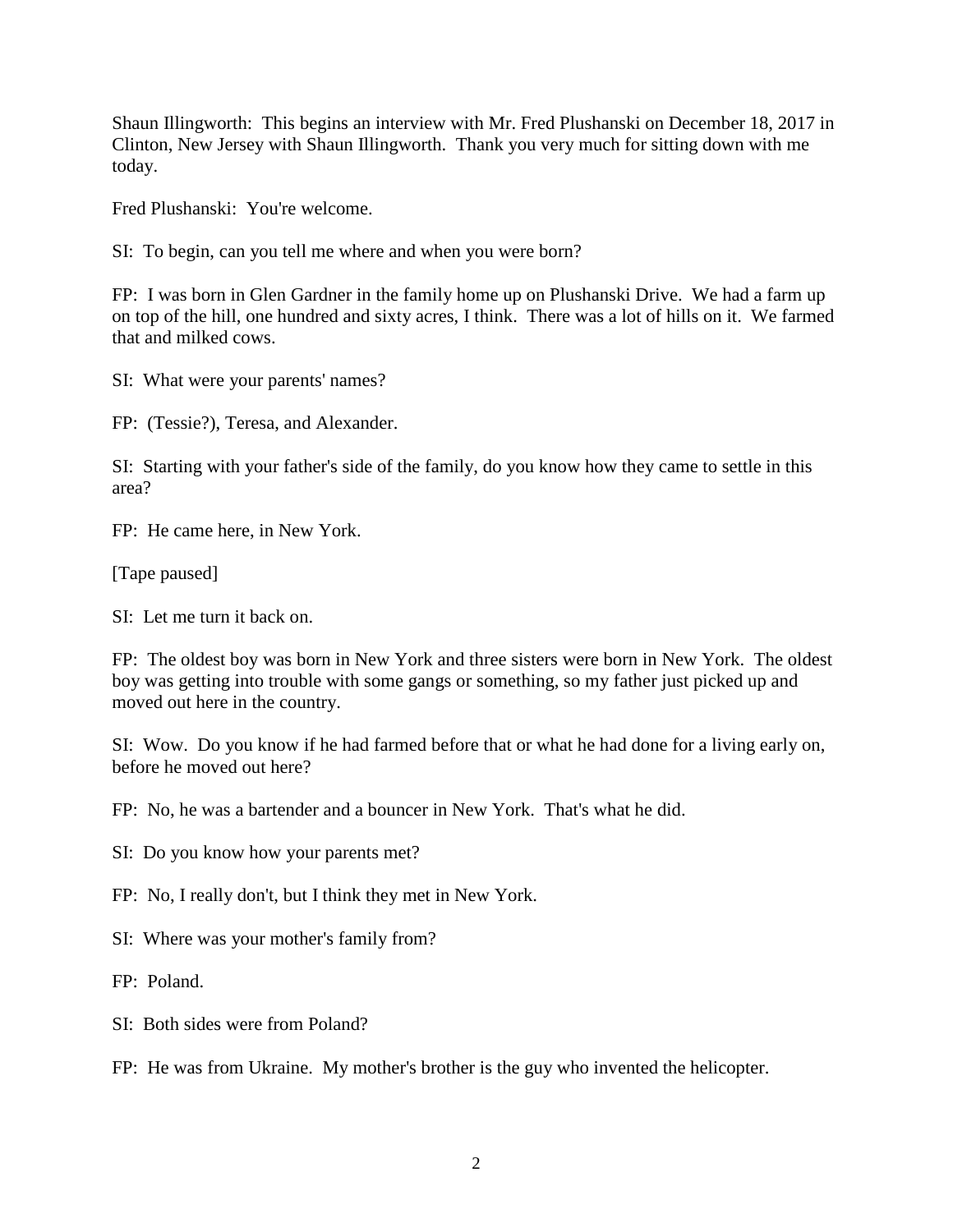SI: Really? Igor Sikorsky?

FP: Yes.

SI: Wow. Was her last name Sikorsky?

FP: Yes.

SI: Wow.

FP: He was an older brother, but the separated over in Europe when they had the [Bolshevik] revolution and they sent him to England because he was a genius, because another guy [inaudible]. So, they separated. We never did nothing together. He moved to Connecticut and we were out here on the farm.

SI: You said your family had four children before they moved out to New Jersey.

FP: I think so.

SI: How many kids did they have once they were here?

FP: Well, it was twelve altogether. One of them died young, but there was eleven. I was number ten.

SI: Tell me a little bit about what it was like to grow up in this area with so many siblings.

FP: I didn't know no different. We grew everything. Didn't buy nothing. Played ball and did what you had to do on the farm.

SI: What was a typical day like for you on the farm?

FP: I was the youngest one, so I had to watch cows. I used to take the cows after they got done milking. I'd take them about a mile and a half, mile away. Then I'd bring them home, four o'clock, and I'd feed them apples and whatever fruit. That's what I ate all day.

SI: How old were you when you started doing that?

FP: Probably eight or nine. Pretty young. You didn't have do nothing. You just watch the cows. They didn't have no fence. So, that's what I did.

SI: How did you occupy your time between when you went out there and when you came home? What did you do to pass the time while you were out there?

FP: Throw rocks. Throw at birds, whatever. I used to throw rocks all day. Come the first day of hunting one time, I killed two rabbits with a stone and I brought them home. They thought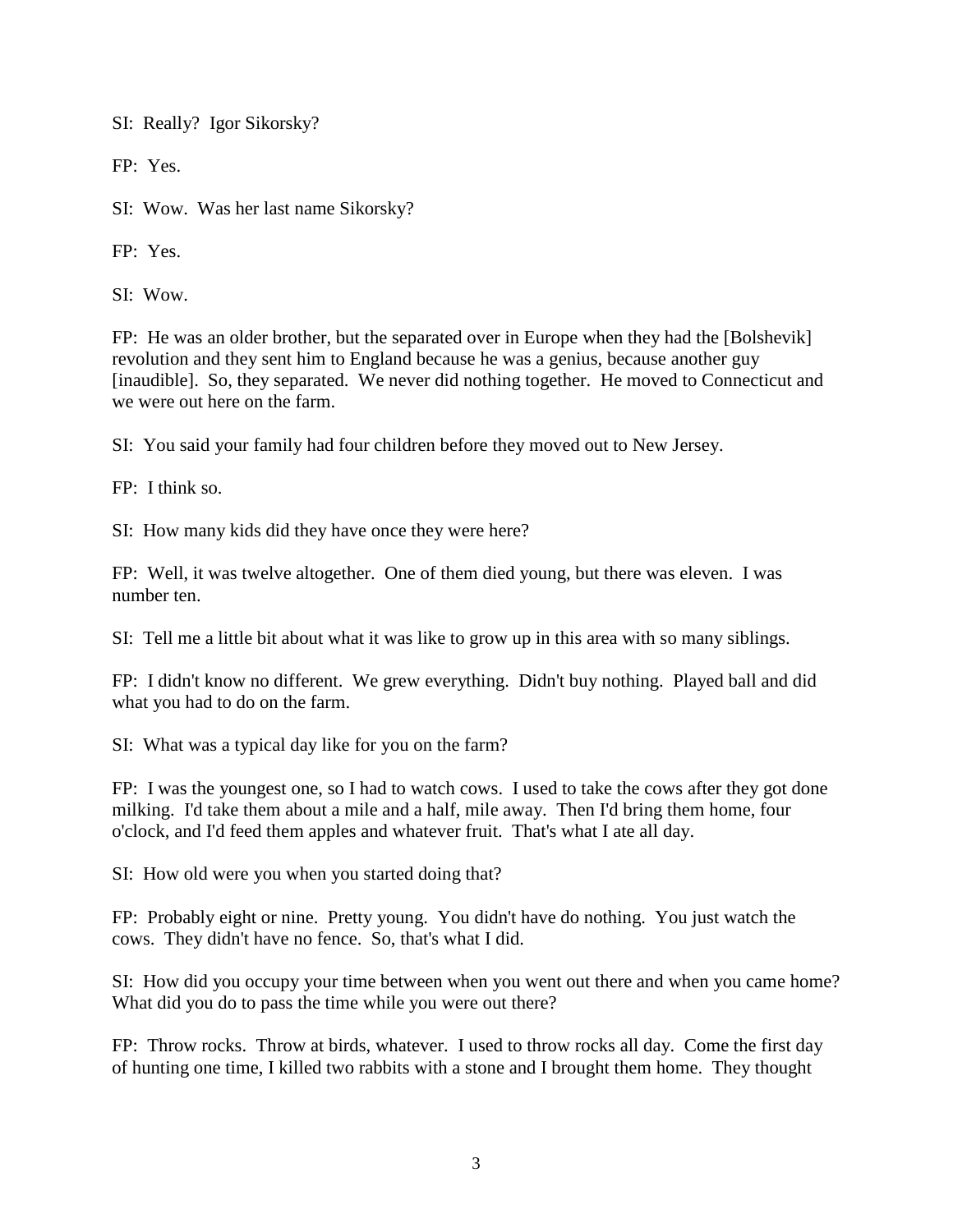somebody gave them to me, but when they skinned them, there was no shells in there. I used to throw rocks pretty good.

SI: When you would have been fairly young, World War II started.

FP: Yes.

SI: How old were you when the war started?

FP: I was probably thirteen, maybe.

SI: You already had some older brothers in the service then?

FP: Yes. Well, the one in the Navy was in early. The other one went in, in '41, I think, in the Marine Corps.

SI: What were their names?

FP: Charles was in the Marine Corps. John was in the Navy.

SI: Did you have other older brothers who went in the service during the war?

FP: I had an older brother who was the oldest one. He was in Paterson [New Standard Aircraft Company], making airplanes or parts. That's what he did.

SI: When you were about thirteen or fourteen, were you still taking the cows out? Did you have other jobs?

FP: I was taking the cows out. Then I used to set traps. I used to get furs. I used to take the animals to a guy who skinned them and he bought them off me. That was about the first dollar I ever made. Then, my neighbor had a--I must have been maybe fourteen or so. My neighbor smacked somebody's car up. So, he needed the fifteen dollars to fix it. He sold me his skates and a .22 rifle. I couldn't bring the rifle home; I didn't tell nobody I had it. I used to leave it in the woods. I'd pick it up and then look at my traps and go hunting with it, until I shot a deer and then I had to tell them I had a rifle. So, I was about thirteen then.

SI: Where did you go to school when you were younger and a teenager?

FP: I went to [inaudible] and that was about twelve miles away. You picked the bus up on [Route] 31 in Glen Gardner. Then they took us all around to Asbury, Hampton to [inaudible].

SI: What interested you the most in high school?

- FP: Playing ball.
- SI: What did you play?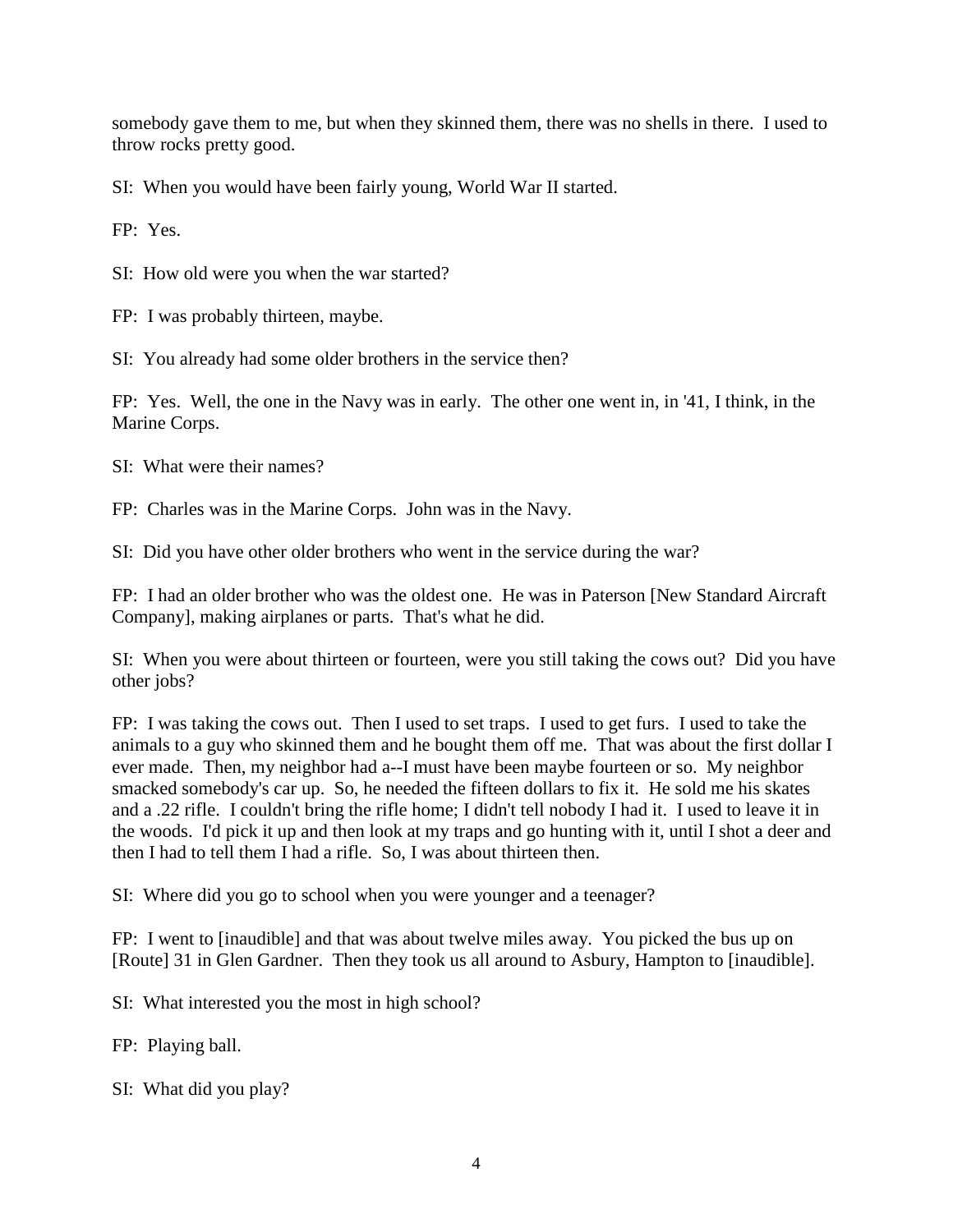FP: Baseball, soccer. I was captain two years of the soccer team. We were undefeated three years. Had the championship two years in a row. By then, everybody was in the service and I had to work on the farm. So, I only went to school once in a while. When they had a ball game, I went to school, on Tuesdays and Fridays. They used to help me out in school. Like these guys go to college now just to play ball, that's the way I went through high school.

SI: Would they give you work to do while you were at home?

FP: I had enough to do on a farm, milking cows and plowing. I did everything there was to do.

SI: What was a typical day like for you on the farm during the war when you had more responsibilities?

FP: I was plowing on the side hill. I turned the plow over. So, I went to see my father. I told him I turned the plow over, it was on a hill. He says, "You turned the plow over?" I said, "Yes, sir." He says, "Well, you go turn it back." It's all steep hill. I ran all the way up and I'm thinking, "How am I going to do that?" So, I got up there. I unhooked the horses from the plow. I rolled the plow downhill until they got up on its feet and then I moved the horses down, hooked them back up again. He was watching me all the time. He must have been laughing. But that's the way it was. I did that and I [inaudible]. I must have been fourteen or something, maybe fifteen.

SI: I'll pause while we eat.

[Tape Paused]

SI: We are back on.

FP: I shot a lot of deer … I had the biggest deer in New Jersey, when I was--I think I might have been fourteen. Twelve points. It weighed two hundred and two pounds dressed out.

SI: Wow.

FP: The newspaper in High Bridge--there was no deer hardly and so that was the biggest one they say.

 $SI: You shot that with the .22?$ 

FP: No. I borrowed a shotgun off of my neighbor where I used to watch cows at his place. He loaned me his shotgun. There was nobody hunting then because there was no deer. So, I tracked that deer a couple miles. It got dark and I left it. I went back there the next day after we got done milking. I was sitting in the honeysuckles and the deer come ten foot past me. I didn't see it. I looked around and there's a deer. It was about ten foot away. So, I shot it. I didn't see the horns. I shot it and it fell down. I said, "He ain't going to get away," so I shot it again. My father heard me shoot. I was about a mile away from home. When I started to walk home, here,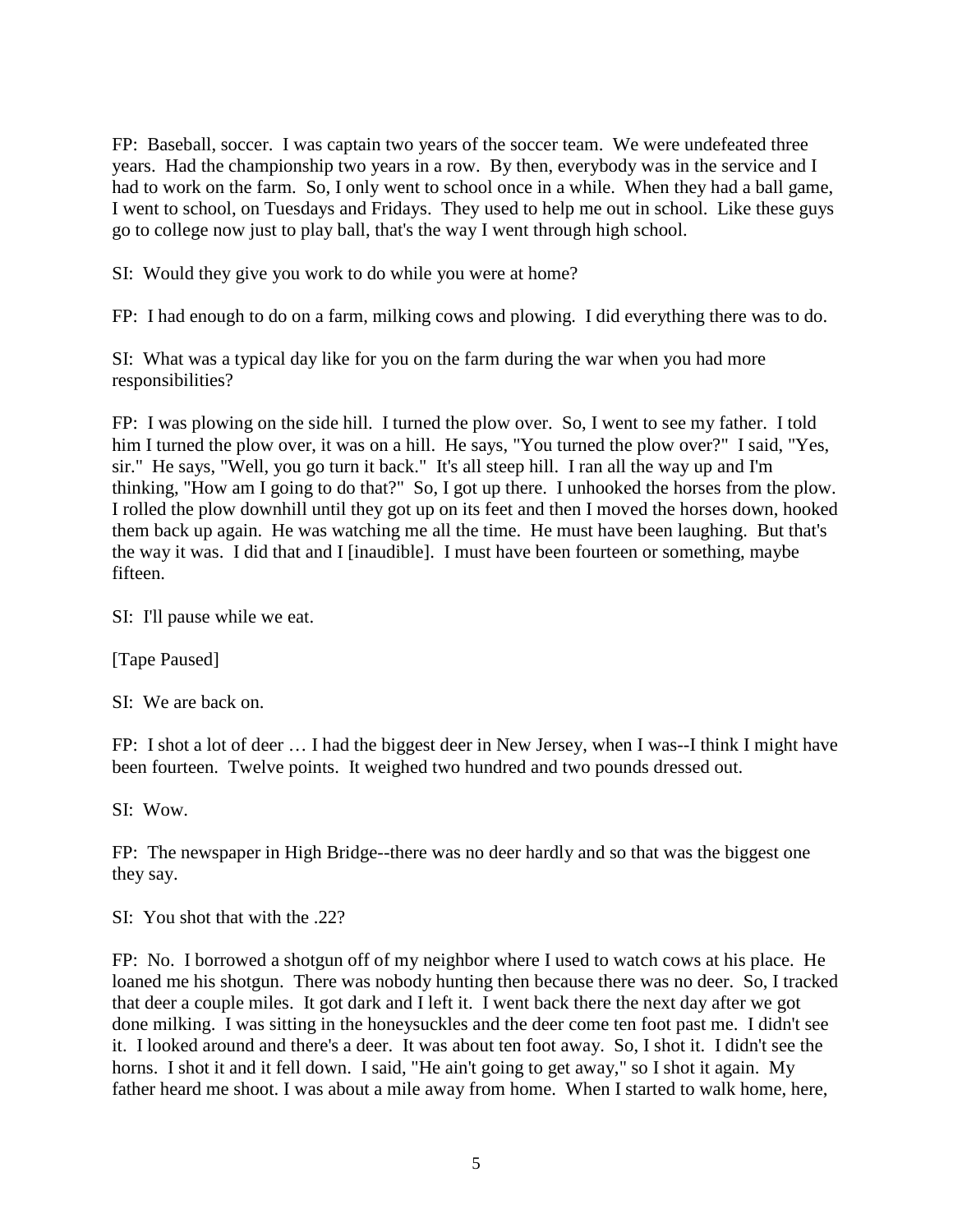my father had come down because he heard the shot. There was nobody hunting at that time. It took three of us. He went home and got the pick-up. Took three of us to put it in the truck. It was big.

SI: Wow. Were you able to hear much from your brothers while they were in the service in World War II?

FP: Yes. The one in the Marine Corps. He was an expert with a rifle. They made him an instructor on the rifle range on Parris Island. He was there for a while. All them other guys went to Guadalcanal. Three-quarters of them got killed. He was teaching them how to shoot. Then, he went to Quantico. Then he was aboard ship.

SI: Do you remember how you heard the news about Pearl Harbor?

FP: Yes. One of the neighbors came up and said it was on the radio. They had a radio. Then they heard.

SI: How long did it take before you learned that your brother was not killed in the attack?

FP: It was quite a while before we got a letter. They cut half of it out, censored it. He was going to go on liberty that day. He got out of the (SAC?), where it was. Started out in the hall. That's when they dropped the bombs. He didn't write that in a letter, but he told us when he come home, a guy's head comes rolling down the alley. That's when they started bombing. He had two bombs on his ship.

SI: Wow. You told me before, but for the recording, can you tell me what ship he was on?

FP: USS *Vestal.* The captain of that ship was named Young. They were next to the *Arizona*. He took the ship out of the harbor and docked it into the sand, out of the way. He got the Congressional Medal of Honor for moving the ship.

SI: You said as people went off, you had more responsibility. Were there other ways that the war affected your life on the farm and in this area?

FP: Yeah. I wanted to shoot every Jap there was. I said, "I'm going to join the Marine Corps. I got to help these guys." That's why I joined the Marine Corps, because I was shooting deer. I shot a lot of deer. So, I said, "I'll go," and I wanted to shoot every Jap there was, but the war was over.

SI: When did you wind up joining the Marine Corps?

FP: '48.

SI: Had you graduated from high school before that?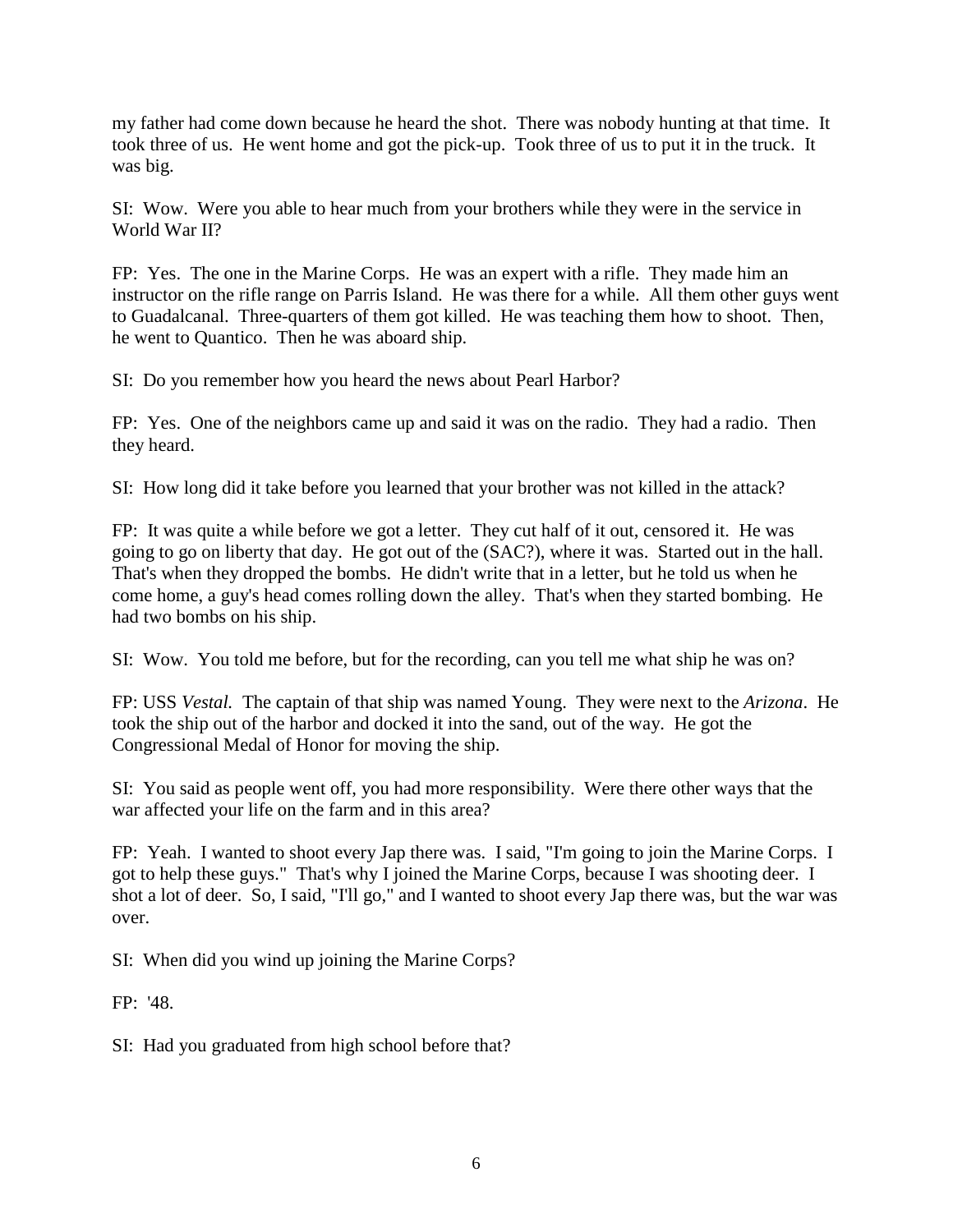FP: Yes. I had to go a half extra year because one teacher flunked me. I had to take a half a year. My half a year was up at the end of the year, in February. So, I joined the Marine Corps.

SI: Why did you pick the Marine Corps, as opposed to another service?

FP: Because I wanted to shoot every Jap there was. My brother was in the Marine Corps.

SI: Tell me about signing up for the Marine Corps and your travel down to Parris Island.

FP: I went to Allentown to sign up. A week later, they sent me to Philadelphia and joined up in Philly.

SI: Did you go straight from Philadelphia down to Parris Island?

FP: Yes.

SI: What was that trip like?

FP: It was all right. There was a couple guys from New York, couple from Pennsylvania. I probably shouldn't tell you that, but when we got down to [inaudible], one of the sergeants says, "All right, this is your last chance to buy any pogey bait you want." These guys had some money and they bought all kids of candy and everything. When we got to Parris Island, they said to everybody, "Put the candy in that box." They took all the candy back to the guys. Nobody was allowed to have candy. That's what they did. They had a little racket, but I don't know if you want to know that though.

SI: That's good. What about when the bus pulled up to the station, what was it like?

FP: In Parris Island?

SI: Yes.

FP: Everybody got out, went into their room. It was a wooden barracks. They gave everybody- -had the blankets filled up with their name on them. My name was up on top, I don't know how. My brother told me, "If anybody ever hits you, never hit them. Just look them in the eye." They call my name. He says, "Plushanksi, is that the way you say it? Is that right?" I said, "That's right." Well, he slapped me across the face. I know my brother says don't ever--and I looked him in the eye just as hard as I could look at the guy, like I want to kill him. He never gave me a hard time all the way through Parris Island. I didn't hit him, but he knew what I meant. Good thing my brother told me that because I would have hit him.

SI: Was there a lot of that kind of breaking you down from the drill instructors?

FP: No, they were strict, but no. I had two drill instructors. One of them was easy going and the other guy was a wise guy. Never gave me a hard time all the way through boot camp. I thought I was going to kill him. But he was a buddy of mine. He hit him, knocked his tooth out, cut his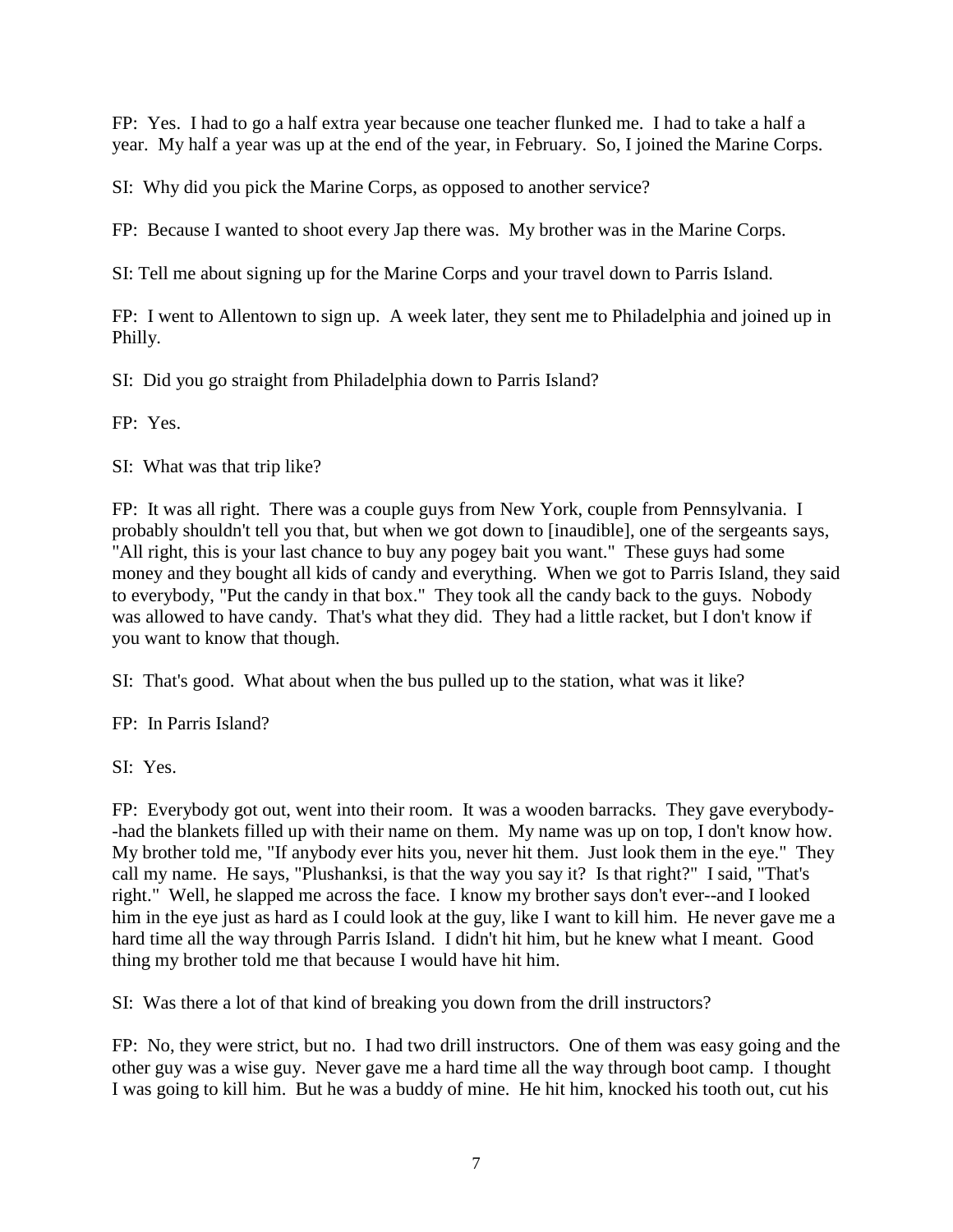chin, and he said if he ever gets him overseas, the first day he ain't going to make it. They don't send the drill instructors overseas.

SI: I know Parris Island can be very physically demanding. What was the training like for you?

FP: I was always working on a farm and sometimes I worked pretty hard. I gained weight at Parris Island. I think I gained seven, eight pounds on Parris Island. I didn't mind Parris Island at all. Just that first day when that guy hit me. He hit me pretty hard, too. He says, "You say 'sir' all the time."

SI: Were the men that you were in training with from all over the country?

FP: Most of them were from New York, Pennsylvania. A couple from Jersey.

SI: Did you get along well with your fellow recruits?

FP: Yes. I got along pretty good.

SI: You had done a lot of shooting on your own growing up. What do you remember about how the Marine Corps trained you to shoot?

FP: Good. I liked that. Best thing there was, was the rifle range. I made expert the day before he qualified and then I missed [sharpshooter] by two points. I liked that. It was pretty good.

SI: How long was the training at Parris Island?

FP: I think three or four months. I'm not sure. I didn't mind. Then we went to Camp Lejeune.

SI: Was that for advanced training?

FP: Yes.

SI: Let me pause for a second.

[Tape paused]

SI: Were you a rifleman or were you given another MOS [military occupational specialty]?

FP: No, I was antitank, 037.

SI: What did you do in your advanced training to train as antitank?

FP: With the bazooka, machine gun, take them apart, put them together. I have to tell you: when I was home, I was a junior in high school, I was pitching in a tri-county league, which was pretty big. We were in last place and I beat the first place team. They gave me the town of Washington because the mayor's son was on the team. That was pretty good.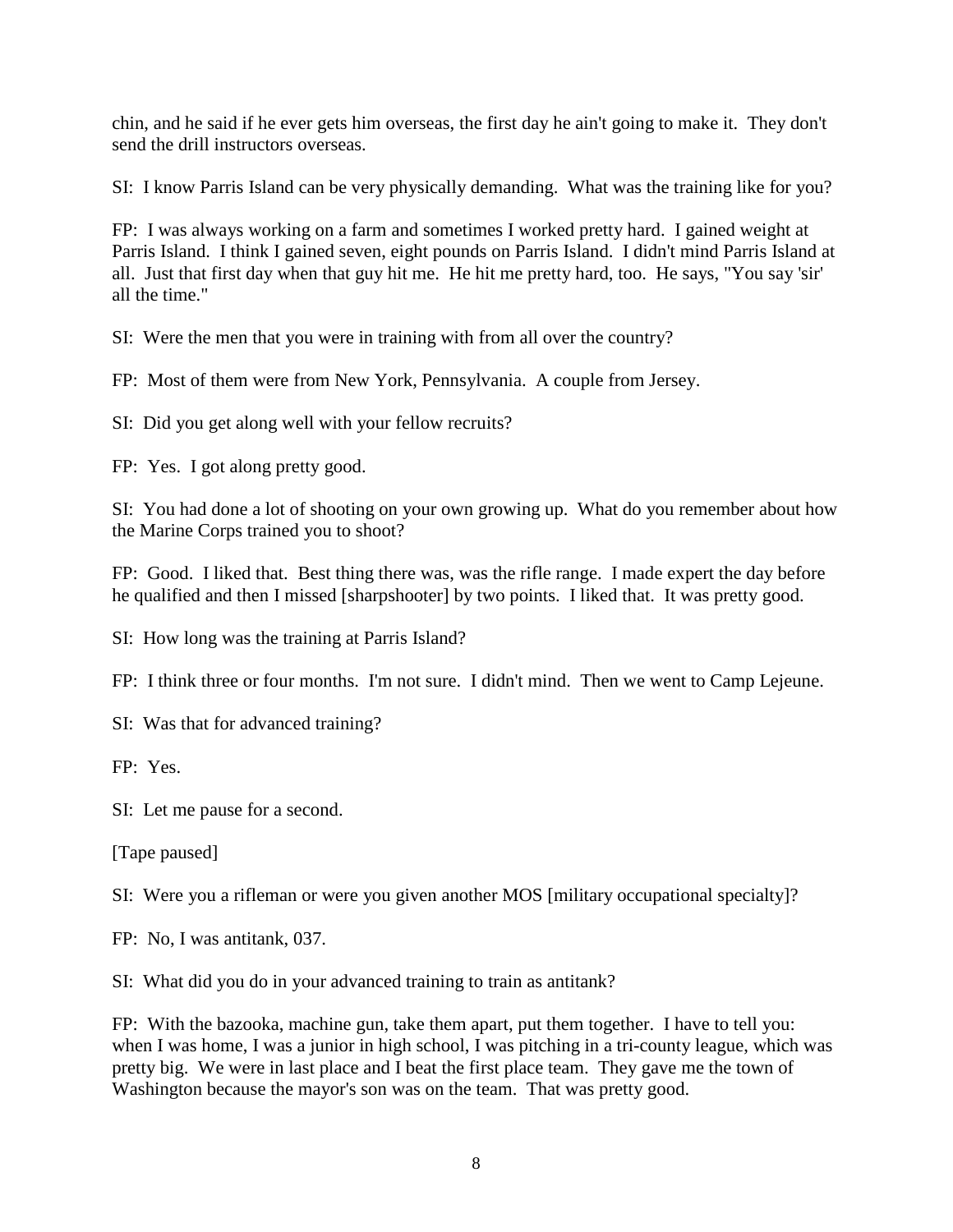SI: Does anything stand out about your training at Lejeune?

FP: Yes. [inaudible] I would have a whole [inaudible]. I was good with that …

SI: After Lejeune, where were you stationed? Was this still 1948 or was it 1948 by now?

FP: '48. We went on maneuvers to Newfoundland, in the cold weather. It was really rough. The storm knocked the three boats off the top of the ship, the boats they have hanging on the side?

SI: Life boats?

FP: Yes. Knocked three of them off before we landed. When we landed, there was a guy from the news, *Newark News*, he was taking pictures. The four of us were the first ones on. They put it on the front page of the *Newark News*. We didn't get the *Newark News*, but some of the guys in town see my pictures and they brought it down, gave it to my brother.

SI: Wow. Can you describe the maneuvers for me, what you would be doing during those?

FP: Yes, we were walking a lot, checking our clothes. It was cold. It was Argentia in Newfoundland. That's where we were. Didn't do too much. You had to wait until we were able to get back on ship. I think it came back.

SI: Were you part of a unit by this point?

FP: Yes. I was 137th Antitank. When I got back to Lejeune, when I was on mess duty for thirty days, but the mess sergeant was from Jacksonville, and I guess he's seen me pitch or something, he used to pick me up on Sunday and take me to Jacksonville and pitch in Jacksonville. He gave me an easy job in the storeroom because I was going to play ball.

SI: What team were you playing for in Jacksonville?

FP: I don't know what they were. They were in some kind of league.

SI: That's quite a drive, from Lejeune to Jacksonville.

FP: No. Right at the end of Lejeune is Jacksonville. That ain't far.

SI: Okay. I'm thinking of Jacksonville, Florida.

FP: Oh, yes. Then, when one of the captains seen that I was pitching there, wanted me to pitch in the Marine Corps. So, then I start pitching in the Marine Corps. A lot of them didn't like that because I didn't do nothing; I just played ball. So, they run me up. They told me to wash the windows in the head. I told them, "Well, I'm playing ball. I ain't going to do that." They had to get dressed to go down to see the captain. So, he goes down to see the captain. I had to get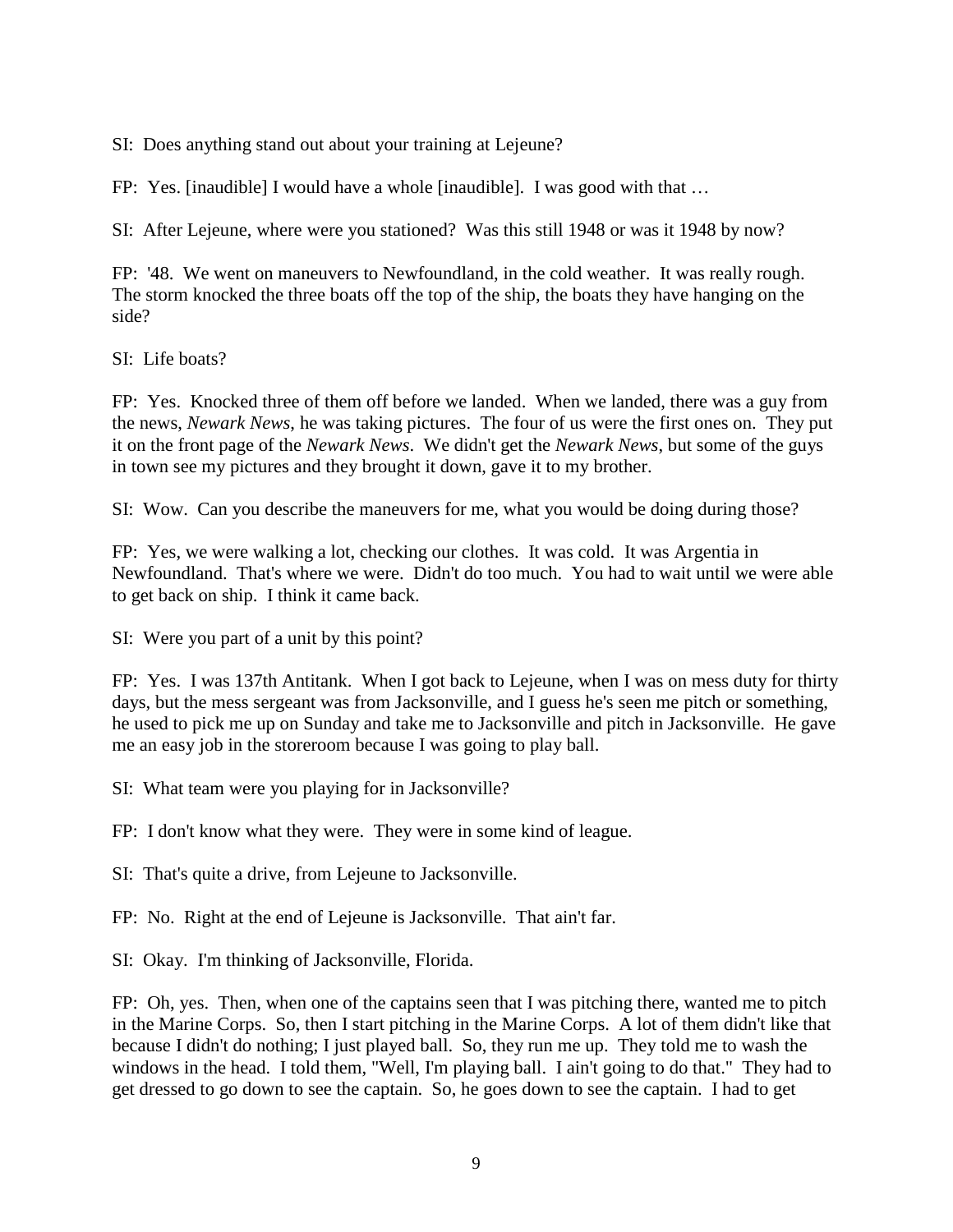dressed. So, I start washing the windows. I had three buddies go in and finish them, wash them all up. So, we go down there to see the captain, Captain [Robert H.] Barrow. He's the guy that made Commandant of the Marine Corps. He says, "We got you for disobedience of orders." He said, "Did you wash them windows?" I said, "Yes, sir, captain." Well, he's about six [foot] four [inches], looked like John Wayne. He slaps his hand on the table. He said, "We'll go see about that." Captain and the lieutenant and that sergeant and me, we go upstairs and we go in the head. The captain said, "Sergeant, they look clean to me." Oh, were they pissed. The sergeant knew that something happened. I don't know if the captain knew, but the captain, he liked me. Anyway, he says, "I'll get you [inaudible]. I'll run you up." He wanted to run me up to the colonel. So, we're playing ball and I'm pitching. I think I struck out twelve that day I was pitching. I told the captain I got to quit playing ball because they're giving me a hard time and they're running me up again. So, the captain walks over to this barracks, gets on the radio or the phone, and he calls the colonel's office. He wasn't there; the executive was there, Major Puatrillo. He walked all the way out to the ballfield. It's like about as far as (Green Rock?) from here. He was talking to the captain when I was pitching. I don't know what they were talking about. Anyway, when we got done playing, he walked to our barracks. Me and two other guys were playing. We didn't follow them, but we stayed out of sight. He chewed their ass out there when they got there. The next day I got transferred. So, that's how come. When I was playing ball at Camp Lejeune, I was going to ship over because I ain't doing nothing but playing ball, eat whatever you want when you want. That was great. Then they decide the [Korean] War was going to happen.

SI: You were at Lejeune for a while playing ball.

FP: Yes. Springtime until May or something. Then they closed everything up and sent everybody overseas.

SI: When you were playing ball, would you play other Marine Corps posts?

FP: Yes, it was a Marine Corps thing. I was playing with Camp Lejeune for a while, but they only had eighteen guys or something and I was the newest guy. So, I played with this captain. We played the Lejeune team and we beat them. I was pitching. I must not have been too bad. I had a good curveball. We beat them. The captain took care of me. [inaudible]

SI: When you shipped out of Lejeune, where were you sent?

FP: By train, went to Pendleton. That's where I seen Chesty Puller in the chow line.

SI: Were you already assigned …? At that point, did you know who Chesty Puller was?

FP: No. I never even heard of him. I had no reason. I knew Captain Barrow. He was my captain. Then I got transferred to (Tatum?). My nephew was a coach in Maryland University. Then he wanted me to go to Maryland and play baseball. I said, "Hell, I'm lucky I got through high school. I ain't going to play in college."

SI: Once you got to Pendleton, were you assigned to a different unit?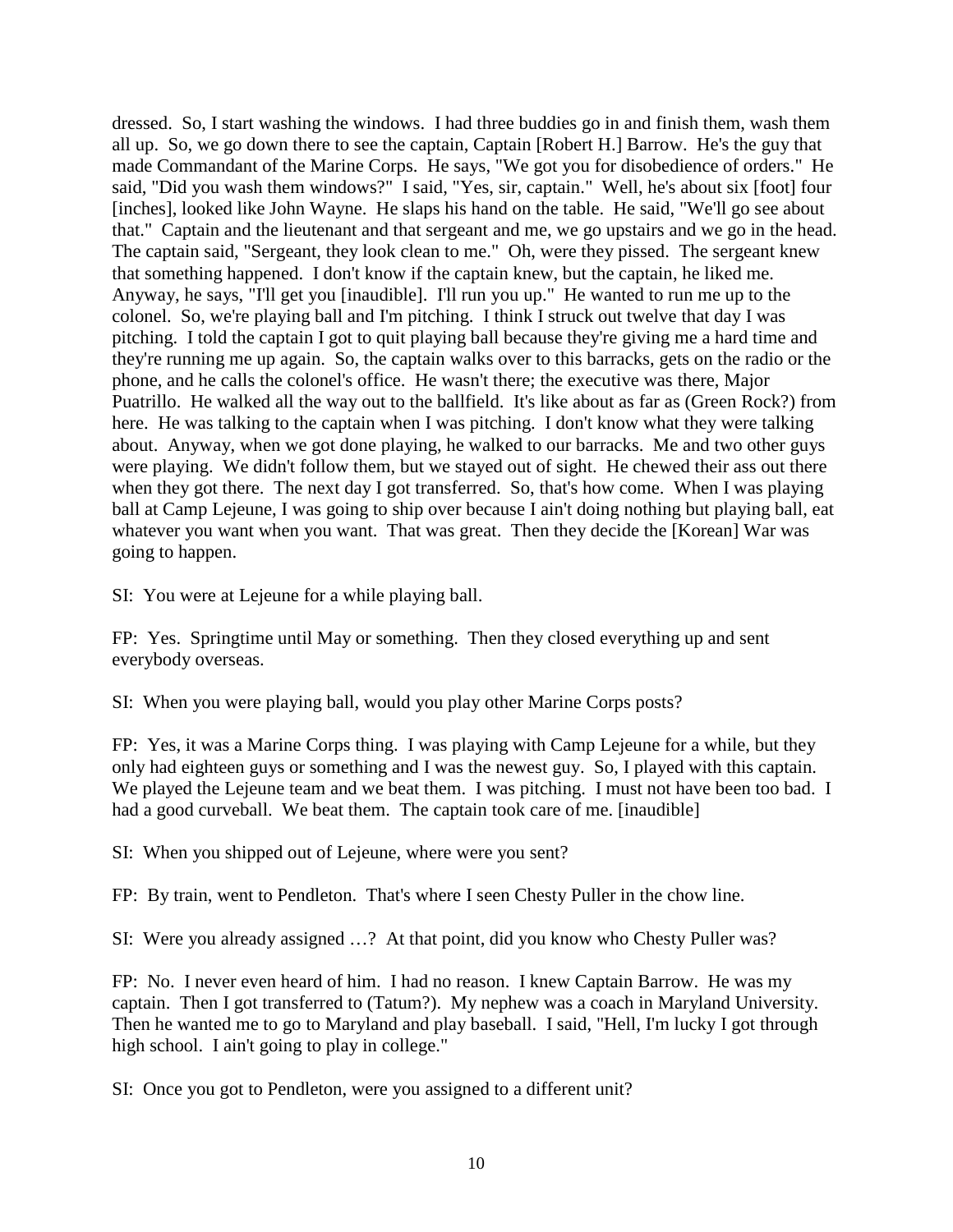FP: I was in Captain (Tatum's) unit.

SI: Do you remember the number?

FP: Yes. It was (HMS?). It was an HMS with machine gun and bazooka. [inaudible] pack everything. I worked for a living on a farm and these guys couldn't do nothing. So, I kind of liked it.

SI: You were getting ready to deploy to Japan.

FP: Yes, we board ship and we were going to go to Hawaii, and they changed it and said we were going straight to Japan.

SI: Had the Korean war started yet or was this before the Korean War?

FP: I think they had a skirmish in South Korea. We didn't get there until we landed in Inchon the 15th of September, 1950.

SI: Tell me about getting into Japan and what your activities were there.

FP: We were doing exercises, trying to get into shape. Tried to go on liberty at night without a pass, jump over the fence or something. They said, "You can go as long as you don't get caught." You get caught, you're in trouble. Well, I can climb a fence pretty good. [laughter] So, I went on liberty.

SI: Would you go into Tokyo?

FP: No, on the coast. [inaudible] girls, hanging out on the ocean. [inaudible] there.

SI: You'd said you joined the Marine Corps because you wanted to shoot Japanese people. How did you feel now being among Japanese and they're our allies at this point?

FP: I don't care now. I hated them then. As a matter of fact, I fixed my home up that I was born in. I did it all over. I had a Japanese plumber. He was real good. There was four in his family and they were three doctors and him. He didn't want to be a doctor, so he was a plumber. So, I used to take him to lunch when we were working. We met a guy I knew and he's looking at me and this Jap--he's a half Jap--and he says, "How do you know him?" This Jap says, "I finally found my father." [laughter] I thought this guy was going to fall of the chair. He was a good plumber.

SI: Tell me about preparing for the Inchon landing, what that was like.

FP: They had exercises two or three times a day aboard ship. I didn't do all them exercises because I was in charge of the mail at that time. So, I'd get the mail. They'd get it and bring it.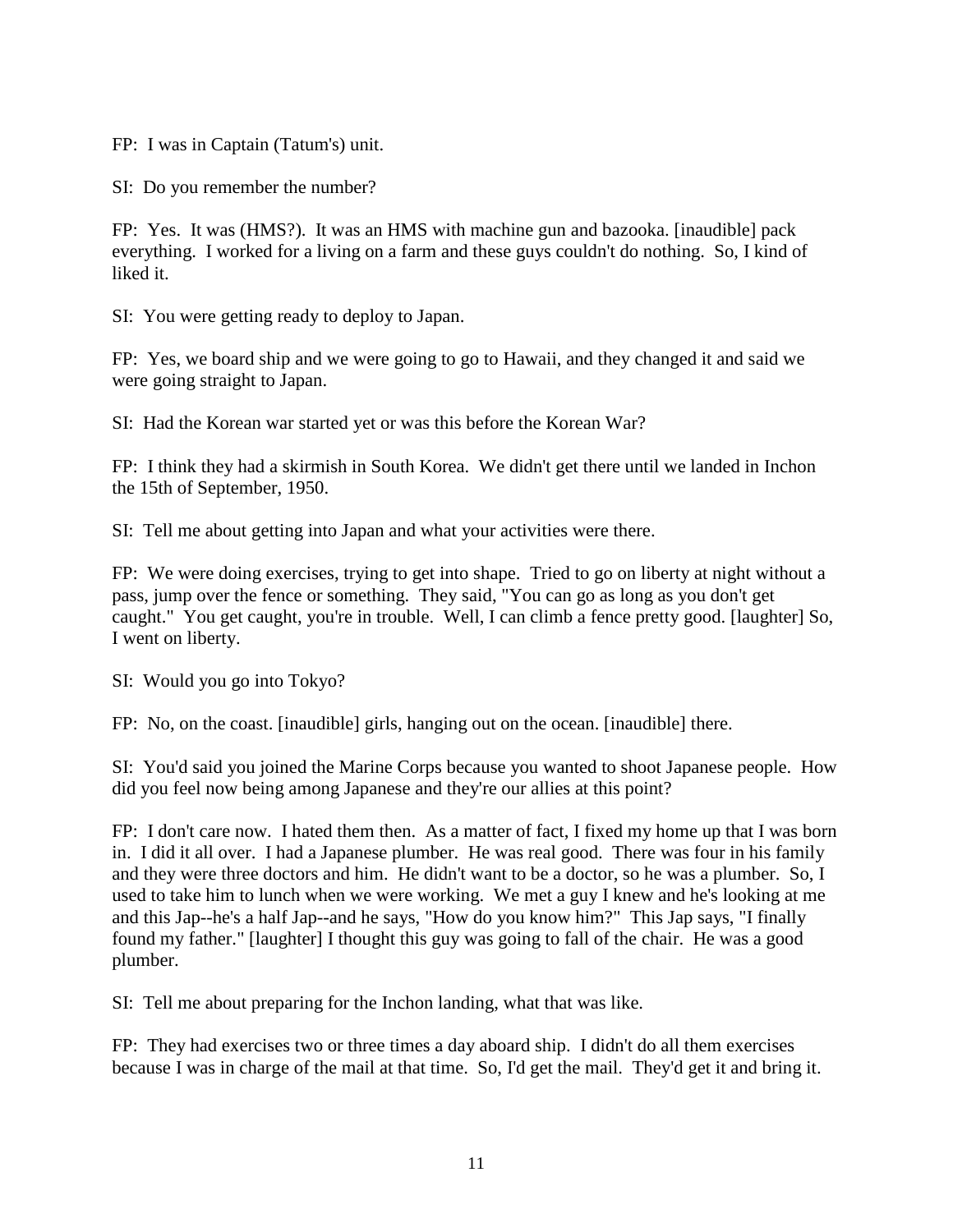I'd separate some of it, but then I did exercise, whatever it was. They were just waiting to go on the LST [Landing Ship, Tank].

SI: Do you remember the ship you were put on for the invasion?

FP: No.

SI: Was it an LST?

FP: It was an LST. I had a landing craft. I never went to church; it was too far away. So, we got aboard ship. Everybody went down to their respective [services]--Protestants, Catholics, and all--and I stayed up on top. I never went down. The guys were putting a good word in for me. I had ten dollars in silver dollars I was saying. I'd throw them out in the ocean to see how hard they'd skip. That's what I did before [inaudible] because I didn't go down, but the guys said they'd put a good word in for me. If I didn't go to church then, I ain't going to go now when I need it.

SI: Tell me what you remember about the actual invasion.

FP: We all got on an LST. I had the bazooka. I went to land and, for some reason, we landed at the wrong spot we were supposed to be. Anyway, we got ashore. Being I had a bazooka, they put me out in front of everybody along the road where they thought the tanks were coming, and the machine guns behind me, and the all the rifleman. I said, "What the hell? I'm up here in front of everybody. Man, I got to watch out." The tanks came, but they skipped off on the side or something. I didn't shoot none that day. That was that. I was thinking, "If I could live until tomorrow morning, I'll check this out."

SI: Was there any resistance during the initial invasion? Was the landing course bombed where you were?

FP: They were shooting mortars. I've never seen so much stuff right on the ships going over. You would think there wouldn't be nothing left over there. I couldn't believe how much [inaudible]. Every ship was shooting. I said, "Man." I couldn't believe it. I said, "How the hell can anybody live over there?" but they were.

SI: You went ashore on an LCVP [landing craft, vehicle, personnel].

FP: No, an (AMBO?). The landing crafts, some of them, the front go down. This one here [inaudible] had to jump over the side and then climb up the hill. That's what I did.

SI: Was Chesty Puller in your unit?

FP: Chesty Puller was behind us. We were in front of him. We were in the second wave. Chesty was in the second wave, but he was behind us.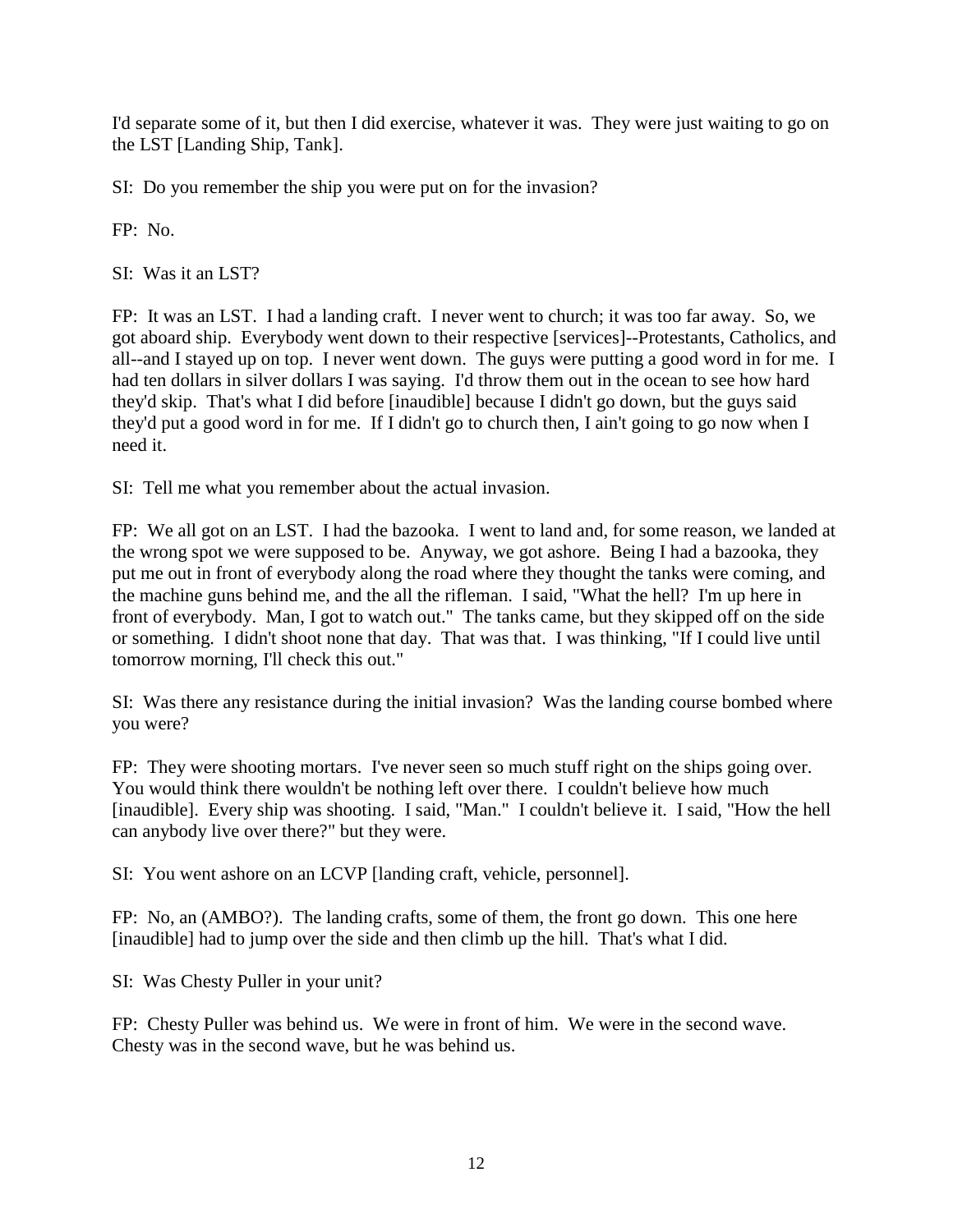SI: You talked about getting into position on the first day. Do you remember when you first came under enemy fire?

FP: Yeah, second day I think. [inaudible] They told us, they said, "Some of you ain't coming back." Right then, I didn't give a shit for nothing. I was going to do what I was supposed to do, and that's what I did. You do whatever they tell you that you got to do. That's all.

SI: The first objective was to go to Seoul.

FP: No, there was a couple towns before Seoul. That's when they were throwing mortars at us. I don't know where we were when they were throwing mortars, a couple mortars at us, and then we had to lay down on the ground. I said, "Well, I'm lucky." Some of them guys got hit. I didn't get hit. Then I did. I got hit in the side--never knew it, never felt it. Years later, when I was out of the Marine Corps, I was running the payloader. I jumped out of the payloader and I landed on my right foot. Boy, did that hurt. I thought because I jumped out of the payloader--I was in there about ten hours. A year later, this thing came out of my--it went down my pant leg and it landed on the floor. I was talking to my mother and she says, "What's that?" I said, "Must have had something in my pocket." I picked it up and threw it in the garbage. From then on, my right foot, I had trouble. I didn't even want to think about the war. I didn't know that was shrapnel that came out. It was pus for a long time, scab on it. Then the VA looked at it. They didn't know what it was. That April is when my right foot gave out and I fell down and cracked my hip. This is how come my right foot gave out. The guy says, "You should get a Purple Heart." I said, "I never put in for nothing. Who the hell's going to believe that?" But the scar is different. When something comes from the inside out, it's a smooth--what do you call it?--scar. If it goes from the [outside in], it's rough on top. One guy knew that. I talked to--they sent me to some officer's recruit--what do you call the guy that takes care of you? Service officer. They said, "They're not going to believe it." I said, "Well, I don't care," because it ain't going to make no difference to me as far as my grandson, who wanted me to get one. So, I put in for one, but he says, "The Marine Corps will never believe that." … So, I didn't care.

SI: There was about three months between when you landed and when you got to the Chosin Reservoir.

FP: Yes, I didn't get all the way up there, but they sent us up to Hagaru, a little bit past Hagaru, and that was almost to Chosin. Then they brought me back because they had trouble in Pusan, so they brought some of us back. That's where I met Chesty Puller.

SI: Does anything stand out from that push up North, that first push?

FP: There were more people killed in Pusan--there were more Marines killed there than anyplace, than in Chosin. In Hagaru, we were there. Wherever they needed a machine gun, they used to send us. Then we always came back to the CP [command post] to set our machine guns up.

SI: How often would you have to use your weapons? Was it daily that you were running into resistance?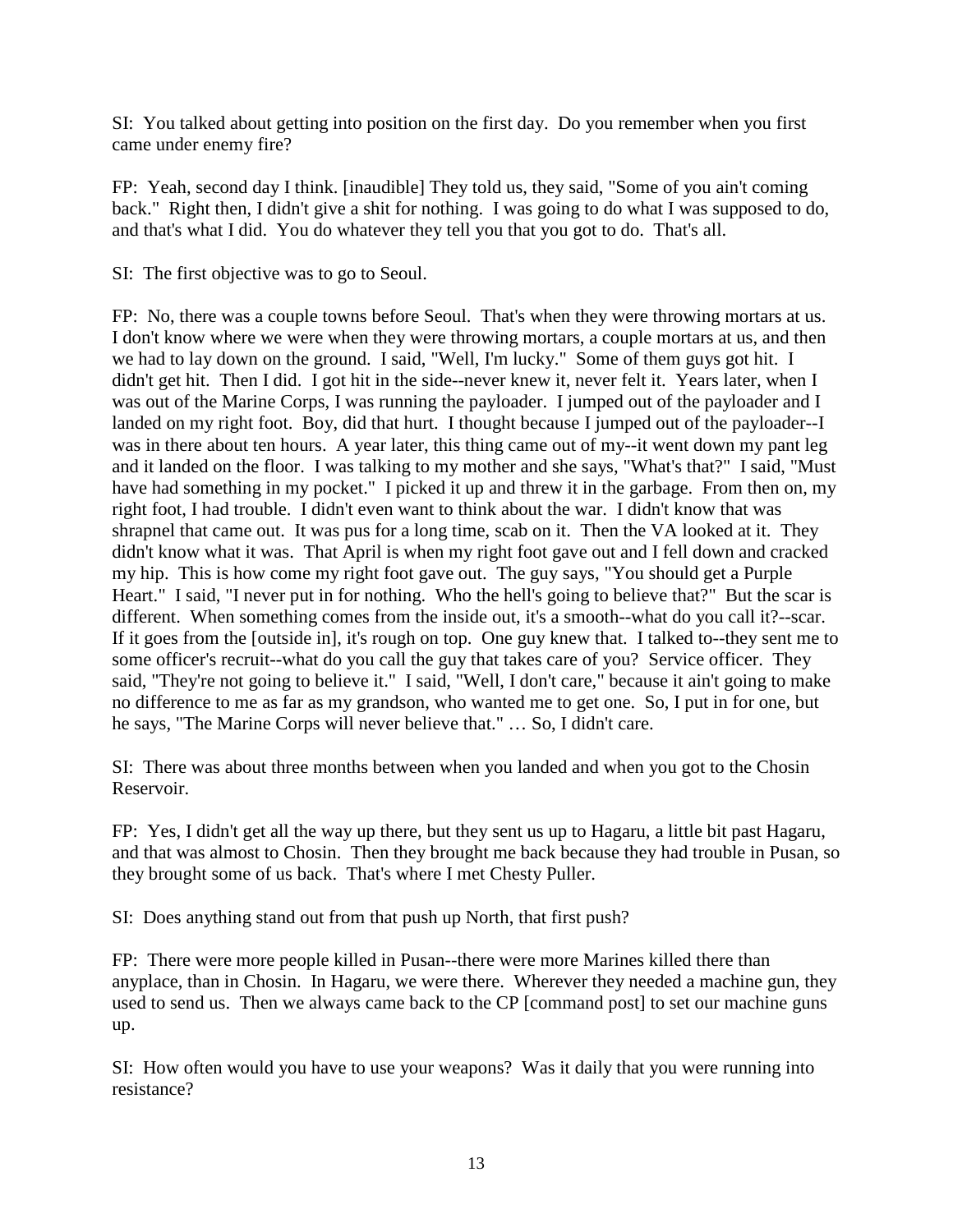FP: No. No, sometimes we didn't. Sometimes you didn't and sometimes you did. You'd shoot them, they'd be five hundred, a thousand feet away when you shoot. They had the machine guns cross, where this machine gun would shoot this far. This one here would cover that. Whatever we had to do. I didn't give a shit. As a matter of fact, they bury everybody up on top of the ground over there. I was supposed to find a place for my machine and I said, "There looks pretty good." I just took that casket and threw it the hell out and put my machine gun in there. I didn't care for nothing. I figured I wasn't coming home, so what the hell? I didn't care.

SI: Did your unit suffer a lot of causalities before the Chosin Reservoir period?

FP: Yes, we lost a lot. I forget the name of that town. Hagaru was the next one. Then there was the Reservoir. How the hell could I forget that?

SI: Was it Osan?

FP: Osan, that's it. Yes. There were more Marines killed there than anyplace in Korea.

SI: What do you remember about the fighting at Osan?

FP: We had Marines together, moving up. They had the Army alongside of us. The gooks ran right through the Army guys, killed most of them. They come up behind us. We had leggings. When they seen them leggings, they tried to go against somebody else. That's when Omar [Bradley], the Army General, wanted the Army and the Marines, and [Oliver P.] Smith wanted Marines [inaudible] do your own, but they didn't do that. That's where a lot of casualties [occurred].

SI: Where were you when the Chinese entered the war, came across the border?

FP: I think I was at Hagaru. They come right on down the--what was the name of that one you just told me?

SI: Coming over the Yalu River?

FP: No.

SI: Osan?

FP: Osan, yes. They had all along there. They had so many. Every third one had a rifle. When that guy got killed, then the other guy picked it up. A lot of people don't know that the interpreter that was in Osan, Hagaru and Chosin, he talks to the Chinese General with a speaker and told him if they killed all the Marines, Truman was going to bomb China the next day. That's why we got out of there. They could have walked over us [inaudible]. You seen that picture in the office? That line of people? They could have killed every one of us, and that's what happened. People don't even know that. Nobody hardly knows that. I knew because I was one of the interpreters. I think he got the Congressional Medal of Honor, but in a different way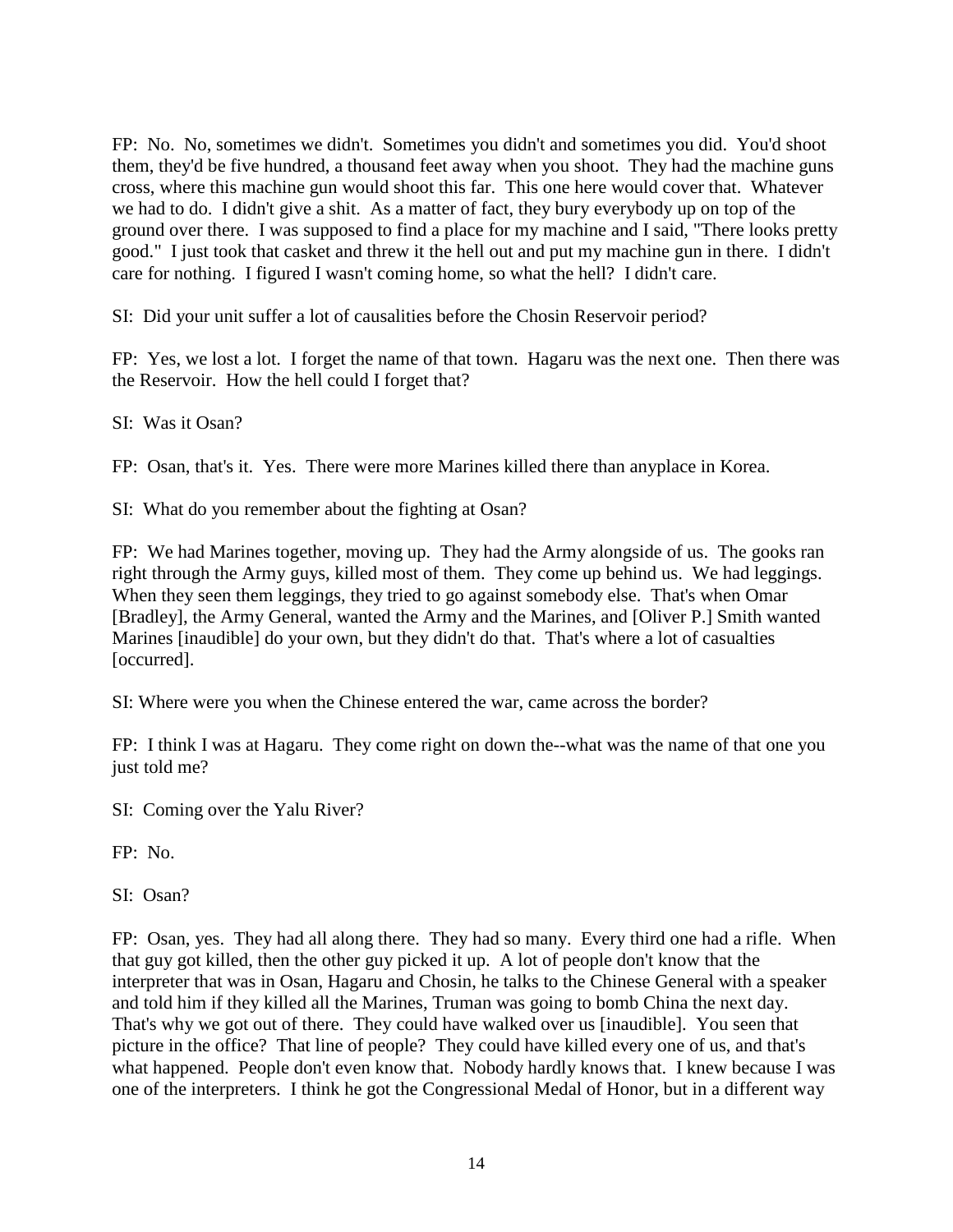or something. Nobody ever heard of that, because, hell, it was only one path to get out of there. Then, when I came home, I had a bad back, I worked for my son in Sergeantsville. Do you know where that is?

SI: Yes.

FP: It was a doctor's complex there. This guy, his wife was a secretary in that office. He says, "Why don't you go down there and try acupuncture?" I was going to try anything, my back was hurting. So, I go down there to try acupuncture with this Chinese doctor. I asked her, "What are you, Chinese or Korean?" She says, "No," she's Chinese. I said, "I know a little bit about Chinese." She told me the same thing. She says, "You know why you got out of there? Because they were afraid Truman was going to bomb China." So, they put the two of them together, but nobody ever knew that. This doctor told me that right out. That was something.

SI: What was it like being in that area when you were surrounded? What was daily life like?

FP: Chesty Puller made a speech at that time and said, "We want no prisoners. None of us are going to be prisoners. If you can't shoot them, you'll get shot. No prisoners." They never took any Marine prisoners.

SI: Did you have much interaction with Chesty Puller during that period?

FP: Oh, yes. He would always tell you to do something. I had a post. I company was right by Chesty Puller. He says for me to take I company with Lieutenant (Fisher?), go down the road and meet him and post somewhere, where we were supposed to have machine guns. So, his whole platoon [inaudible] maybe sixty guys. Lieutenant (Fisher?) and I took them about a mile and a half, because I knew where it was and he posted them. That was a big thing. He used to check our machine guns all the time.

SI: What were the living conditions like in the encircled area?

FP: You had to try to have C-rations. You try to put them under your arms or somewhere to thaw them out. I knew Chesty's driver and his bodyguard. I tried to stick some frozen C-rations in the jeep on the hood and the motor. I did that once in a while. I didn't care. Captain Barrow, did you ever hear of Barrow?

SI: You told me he became the commandant of the Marine Corps.

FP: Well, he wanted me to come back in his outfit. He asked me three times. I said, "If the captain says I can go, I'll go." I liked him, because he's seen what I can do. Captain, he says, "You're going to stay with us." As a matter of fact, they had--I don't know with what outfit--they had a meeting [inaudible]. I think it was Barrow's outfit. They had a couple days off, so we're eating chow. There's about a hundred, hundred and fifty guys in the chow line. I'm eating chow warm. (Tatum?) called me up to--he's talking with Barrow. I guess they just wanted to test me. So, he says, "Captain Barrow, you lost a bunch of guys. He wants to know if you'll go with him." I said, "If he needs me, I'll go." Tatum says, "You go back down, finish your [meal]." He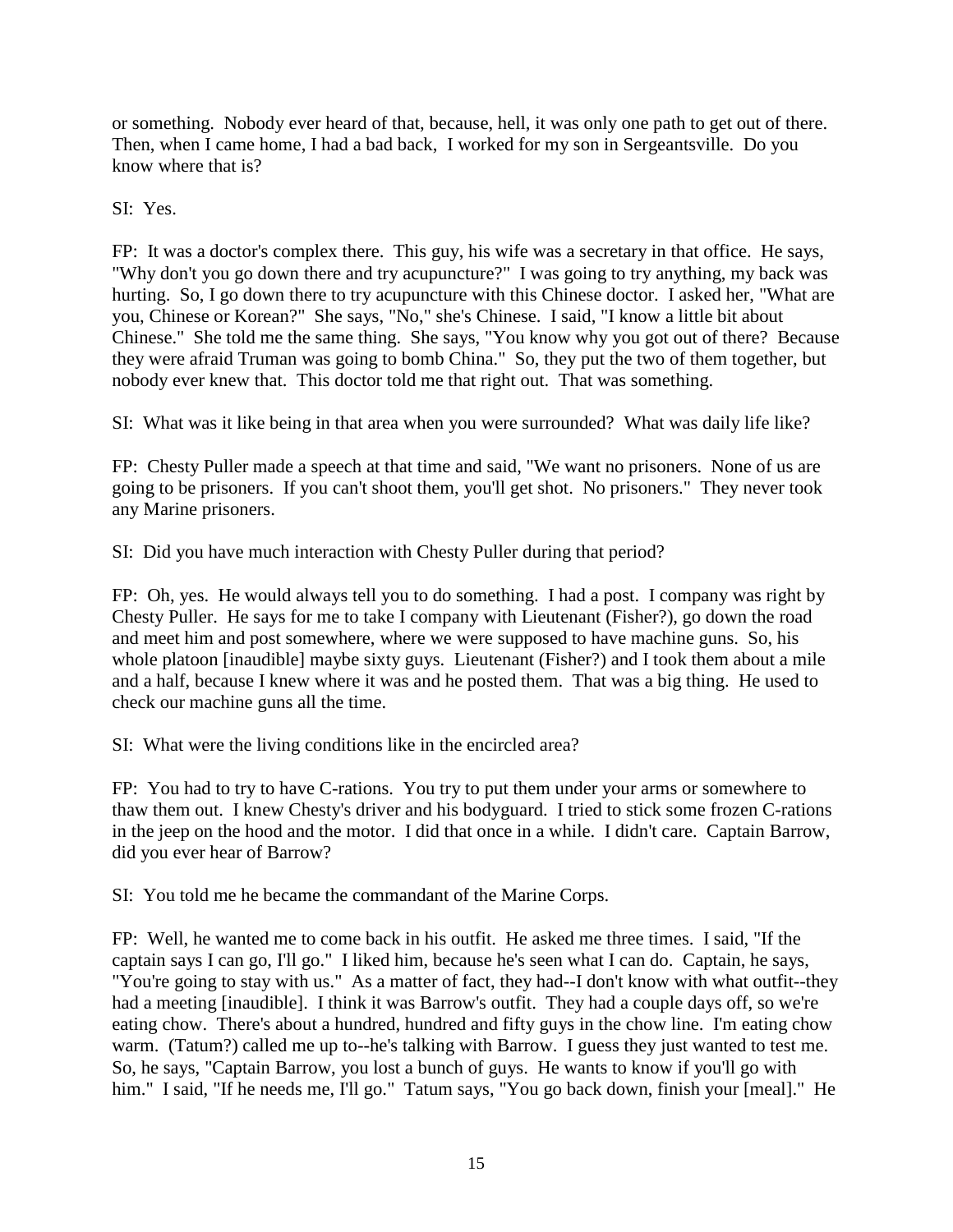wouldn't let me go, because I had the machine gun and move me wherever you had to go. I didn't care.

SI: Did you ever have trouble with supplies at that point? Did you have enough ammunition?

FP: They had three airplanes come over. They brought supplies and stuff, and they pushed them out of the back. The wood plane was so freaking high, half the stuff that they pushed out went over to the gooks. Chesty Puller chewed [them out]. They had a radio. He says, "I'm going to court-martial you the first thing I get a chance." Then, some guy come in, nice, and then one guy come in real low, the freaking things never opened up hardly when they pushed them out. We lost a few guys because you can't run away from them. When they're coming down, you don't know where the hell they're going. We lost a couple guys that way, carrying them, but [Chesty] was pissed. He was something. I tell you, he gives Barrow hell, because he didn't go through that [inaudible] or some town. He says, "Chesty Puller is on the phone. He says, 'Take the town. Go right through. What are you doing?'" He chewed his ass out. I'm standing there. Then, they took [inaudible].

SI: It sounds like you have a lot of respect for your officers.

FP: Oh, yes. They were good. They put me everywhere they needed somebody. One time, the gooks were on the side of the hill. They took my machine gun up on the top of this hill, not quite to the top, because then you could see the skyline. That's what we went by. That was the only machine gun over there. Only gooks were down at the bottom and they were going to come over. They had a truckload of rockets, I guess. I think there's six in the truck. We used to take turns staying awake, because there was three of us. I just got in my sleeping bag. You can't zip it up [inaudible]. When they went off, there was grass, maybe four-foot high weeds, it went right over my head. I come out of the sleeping bag, I was four-foot in the air, straight out. I'm looking over top of these weeds. Holy shit, I couldn't hear for a hell of a long time. They were loud. They were cutting them short because it was right on the other side of the hill. I was up there waiting for them to come over. We were lucky. That was something.

SI: After the Chinese came in, how long was it before you started moving back toward the coast?

FP: Four days or something. Four or five days. They were all over. You were just shooting. You just sit down on top of one, eating your rations, just thinking nothing of it.

SI: You mean sitting on a body?

FP: Yes. We had a lot of bodies. We had to dig a hole, but it was frozen. We tried dynamite, but the gooks had a house and the guy said, "Let's knock the house over because their chimneys go under the floor." So, we pushed the house over and dug that out where it wasn't froze. We started throwing the bodies in there. Chesty was there. Tatum was there. [inaudible], me, and a couple of us throwing them in. We put a hundred and eighteen guys in that hole and the hole wasn't big enough. So, they had to run over it with a tank and push them down. They were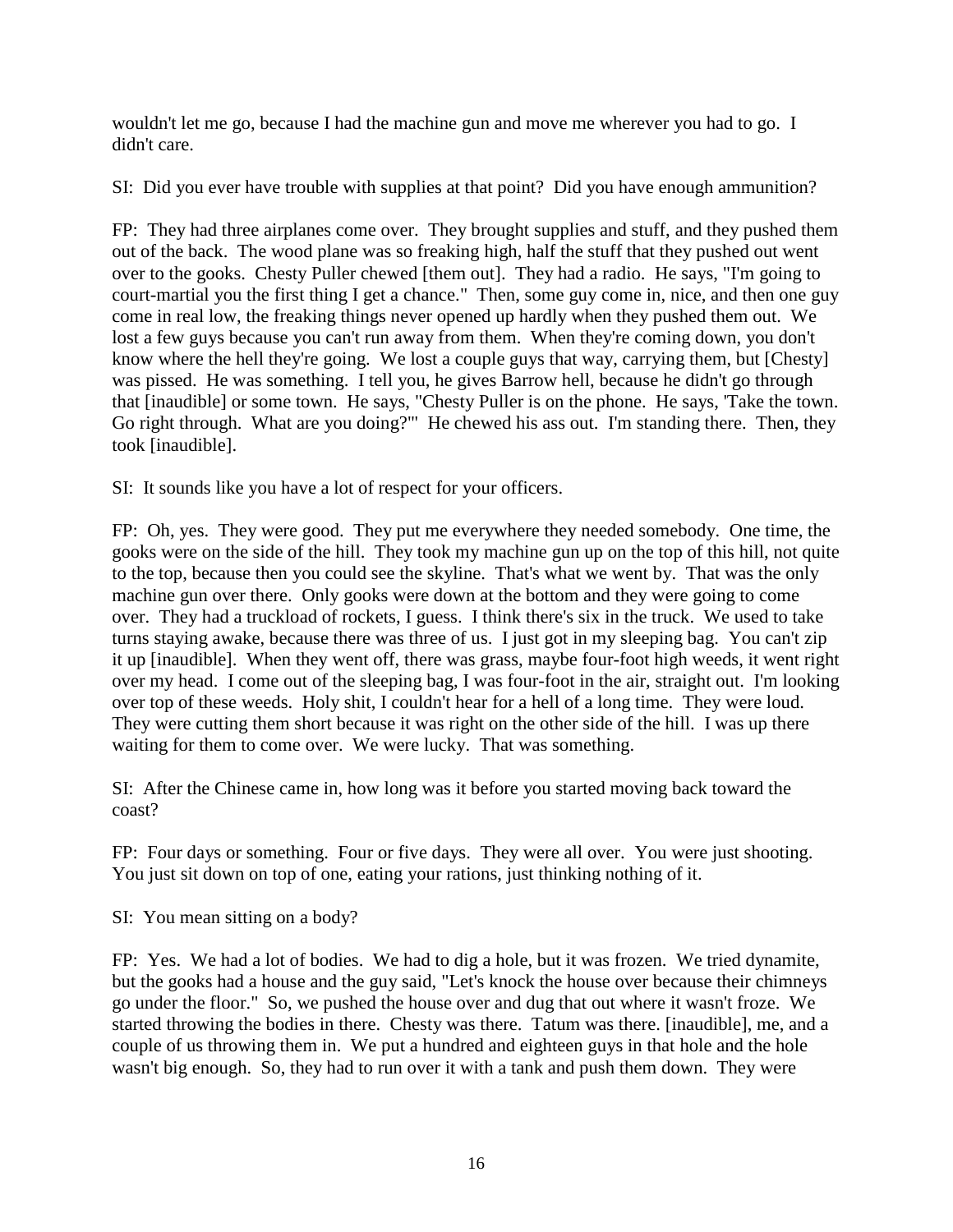cracking like you wouldn't believe. Chesty Puller says it's the worst thing he's ever seen, the whole time in the Marine Corps.

SI: Were these enemy bodies?

FP: All Marines.

SI: All Marines.

FP: There was an Army Captain laying on the side. The guy says, "Want me to get that?" He says, "He's in the Army. Let him stay there." He wouldn't pick him up. But they really sounded like they were cracking wood. Then they'd put some dirt on them. Four of us had the flag. I finally folded the last fold. You ever see the Marine Corps history book?

SI: Yes.

FP: December 9th, you ever see that in there?

SI: No.

FP: No. That's the only date they left out. Never put that in. December 9, 1950, that's when we buried all them. They left that page out. They go from eight to ten, and they left that out. A lot of them never knew that. But I folded the flag, the last one to fold it. They were filming this whole thing. I think they had an Army guy filming it. That's when they were walking out. On this path they're walking out, they blew up the bridge. Did you ever hear that?

SI: No.

FP: There's a bridge that was in this path. You had to go through that bridge, so we all had a- everybody was waiting in line, the whole thing was in line, and they had the helicopters. The centerpiece was blown up, so they brought in a piece--I don't know how long it was--but they had to put that in to tie it together, and it fell off and dropped down a hundred feet. But they had two pieces. They went and got the other one and they put the other one in, bolted it somehow. Then we start walking out again. That's when they could have killed them all because they blew that bridge up and you couldn't get back. That was December 9th when we buried them guys. Went from the 8th to the 10th.

SI: You must have gotten frostbite.

FP: I got froze up. When you take your socks off, your skin comes with it. I got one hundred percent disability. I don't know if I told you, they sent me medals one time.

SI: No.

FP: The recruiter took the information. They sent me all Navy medals. Navy Good Conduct. I was so pissed off I couldn't see. I called them up and I chewed his ass out. He was giving me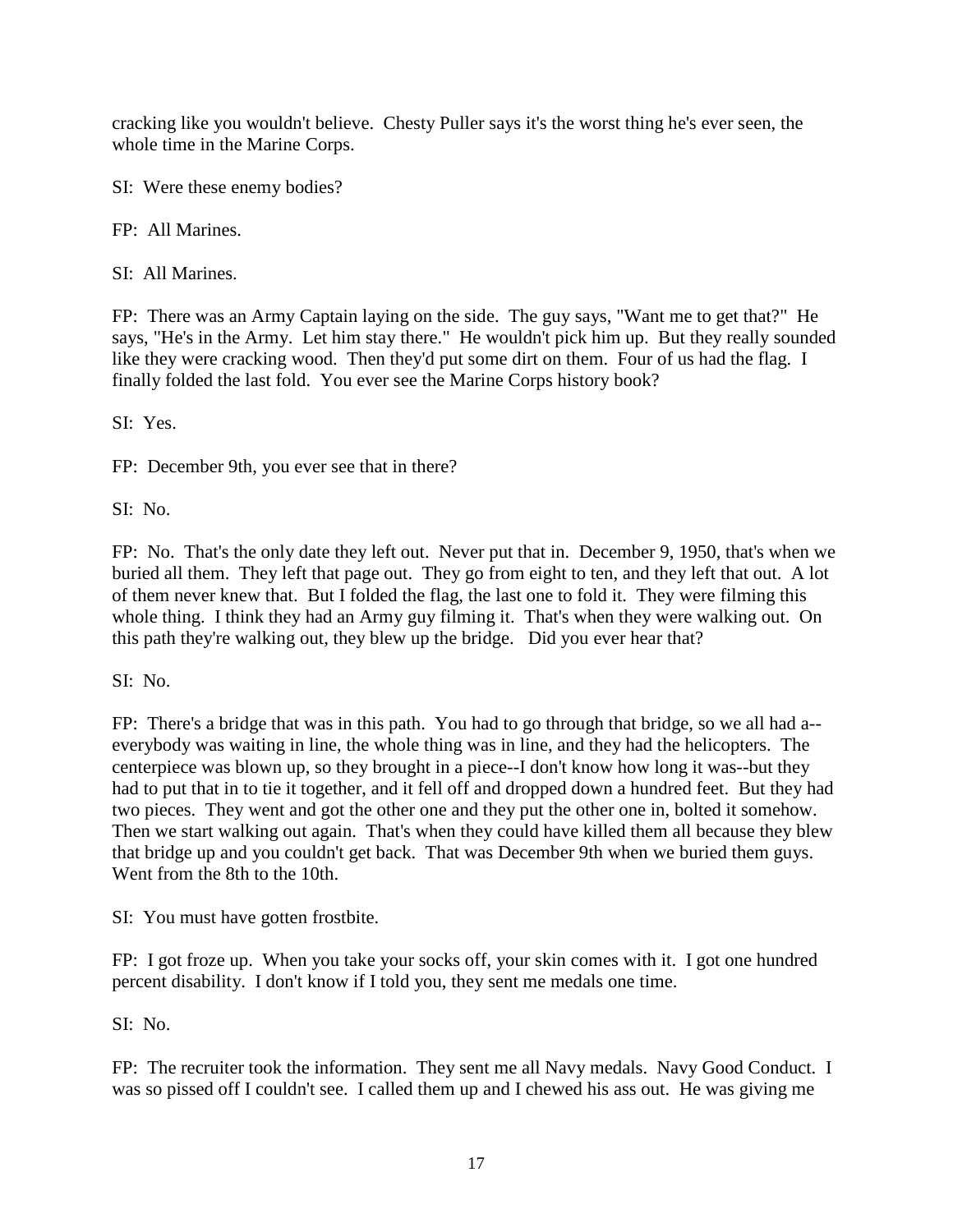hell. He said, "Don't you know the Marine Corps is part of the Navy?" What the hell does that got to do with sending a Good Conduct Medal? What the hell? Then, the Korean Medal was just a ribbon. We had three battles. I couldn't get over that. That's when I quit donating to the Marine Corps, because I asked somebody about the medals from the Marine Corps. I didn't get no answer. A buddy of mine knew Senator [Leonard] Lance. Do you Lance?

SI: No.

FP: He's a congressman. He's got an office that presents medals and all that kind of stuff. My buddy, he's good at that. He called down and they sent him a discharge. It's got on it a Marine Corps discharge, everything. He says, "No, that's no good. You got to have the DD214." I don't know. I had to look for one. It's got the same thing on there as there is on the discharge. They said they got to look into getting me the medals. That pissed me off. I said, "This is sixty years later you're talking about that." So, then I was pissed. I told them about the shrapnel I had in my leg. I says, "If it's so hard to get me the regular medals, let them look up where I got hit." So, that's what they're doing. You don't get no more for a medal, a Purple Heart. I got one hundred percent disability because I had cancer in my face. I got a new face. It's all done over. I wouldn't do that again. That was something. My hands get cold. That's why I go to Florida.

SI: How long did it take to get out of the Communist-held territory?

FP: Four days or something. Four or five. It was sixty miles. They had a couple vehicles, but they were carrying some of the dead guys. Chesty Puller was walking. They had room for him, but he wanted to walk with everybody else. He was something.

SI: Where was your final destination?

FP: Pusan, I think it was. Yes. When I play golf in Florida, I've been playing with this guy for three, four years. He got talking about Korea with somebody. He says, "Boy, I really felt sorry for them First Marines when they came onboard." I said, "I was one of them suckers." He couldn't believe it. I knew him four years. He never said nothing. I went aboard his ship. I said, "Some freaking swabby stole my boots." I was laying on the deck and the boots were right by me. I woke up and they were gone. I had to go around the ship looking for some sailor with my size shoe. I took a sailor's shoes and I'm wearing Navy shoes.

SI: Once you were taken out of Pusan, did you have to go back into combat?

FP: Yes. Well, we got taken out before that. After we took Seoul, they said that was it, we were going home. I had a Russian BAR [Browning Automatic Rifle] I picked up. I said, "Well, I'll take this sucker home. I'll shoot a lot of deer with this." I put that under my rack. We were aboard ship maybe a week or so and they said, "We're going to make another landing." I said, "Some swabby got a damn good BAR." Been there a couple months, I don't know where we were. We left there in May. We were in Central [Korea] because when I got hit with shrapnel, it wasn't frozen. It was in Central [Korea] somewhere, but I don't know where it was. Up until May, I tried to figure out where the hell we were and I don't know, but it was in Central [Korea] because it was warm. When I was first up there, everything was frozen.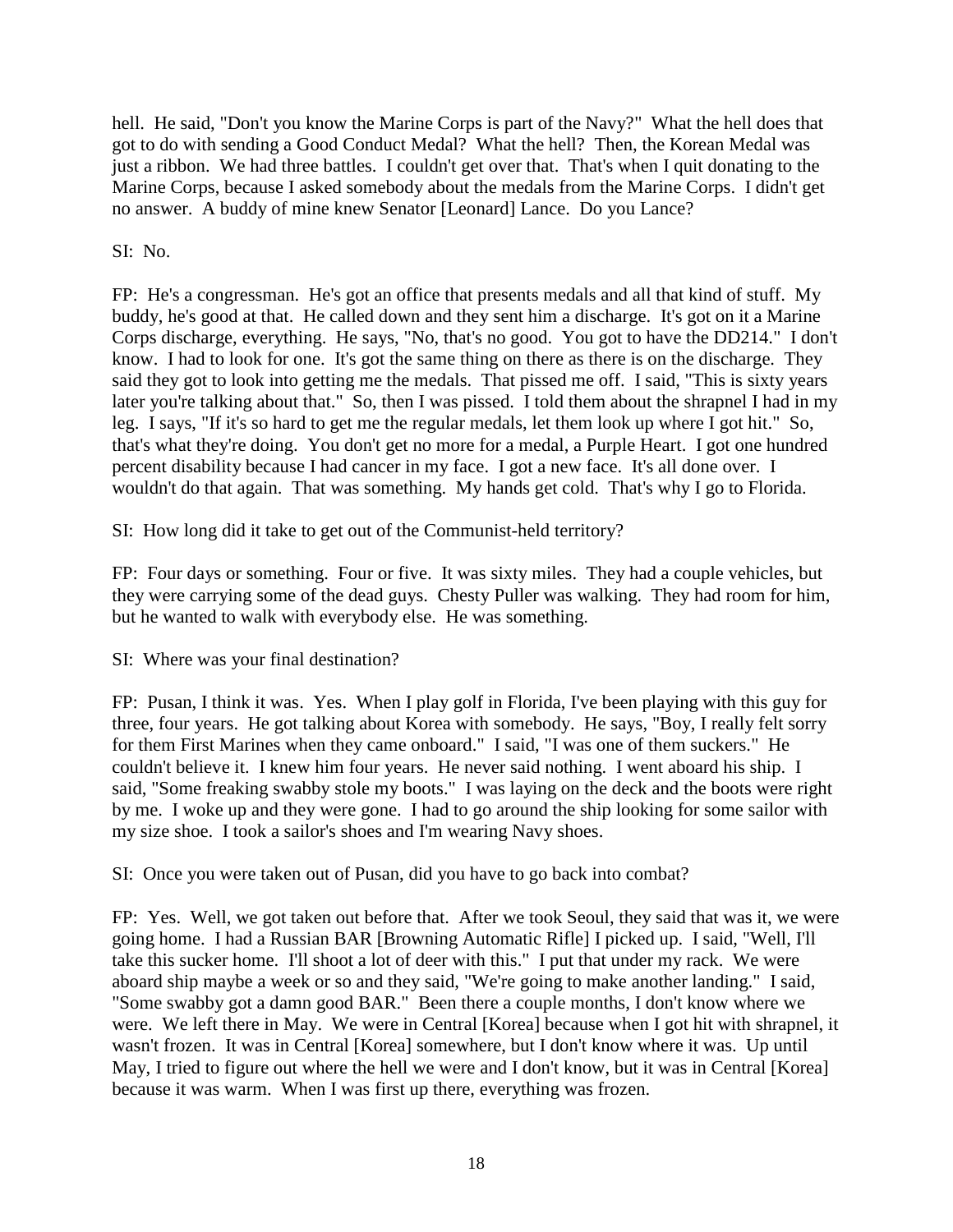SI: Did you get any leave between coming back from Chosin and going to Central Korea?

FP: No. You had a warm meal once in a while. There was one outfit--I don't know when this was, but we were waiting and there was a line all the way across this building. Two nurses were taking care of these guys, guys looking for a little piece of ass. So, we're waiting in line. I'm in line, too. I said, "Hell." It was two nurses doing this. I got not too far off and the guy says, "We're pulling out. Forget it." That was the end of that. We went somewhere. I remember we were in line. The guys were pissed off because they paid their thirty-five dollars. I don't when that was. These girls were charging thirty-five dollars. Some doctor was in charge of it. I never mentioned that. I hate to say that, but that goes with the routine.

SI: Do any other stories stand out from your time in Korea?

FP: You know when they were dropping all this stuff down to us, some guys came low and they dropped shells and food. They dropped a case of hand grenades in wooden boxes. These guys would take them out and they'd give everybody some hand grenades. Chesty Puller always carried two hand grenades. I always carried two. So, these guys are making a fire and putting the boxes in and there was a [inaudible] hand grenade in there. It went off and killed four guys. You couldn't believe it. Just like that. There was four guys right around the freaking thing. I must have been fifty feet away or a hundred feet away. A couple guys went nuts. One of the sergeants went crazy and they sent him back.

SI: When you say they went crazy, would they refuse to do anything?

FP: He was hollering, going crazy, going nuts. Really bad. I'm glad I never get that shit because I figured I wasn't coming home anyway, but this guy was in the comm. section and they had to carry him out. They gave him a needle and a shot or something. (Tatum?) got shot in the leg. They took him out in a helicopter. The first time they took guys out in helicopter, they had to strap them on the side because there wasn't no room in the helicopter. They strapped two guys, one on each side or something like that. When they got down there, the guys were froze stiff. So, they stopped that. So, they tried to jam them in. They used to take some guys up, they want to find out something about him on the helicopter, and they don't tell them or they tell them, and they push them out of the side. It's just routine. Thank god I didn't give a shit. I was probably better off. I think that's why Barrow wanted me back in his outfit, because I didn't give a shit. I'd do anything.

SI: You left Korea in May of 1951.

FP: Yes. They gave me thirty days leave. Then I went to Yorktown.

SI: The aircraft carrier?

FP: What?

SI: You went to USS *Yorktown*.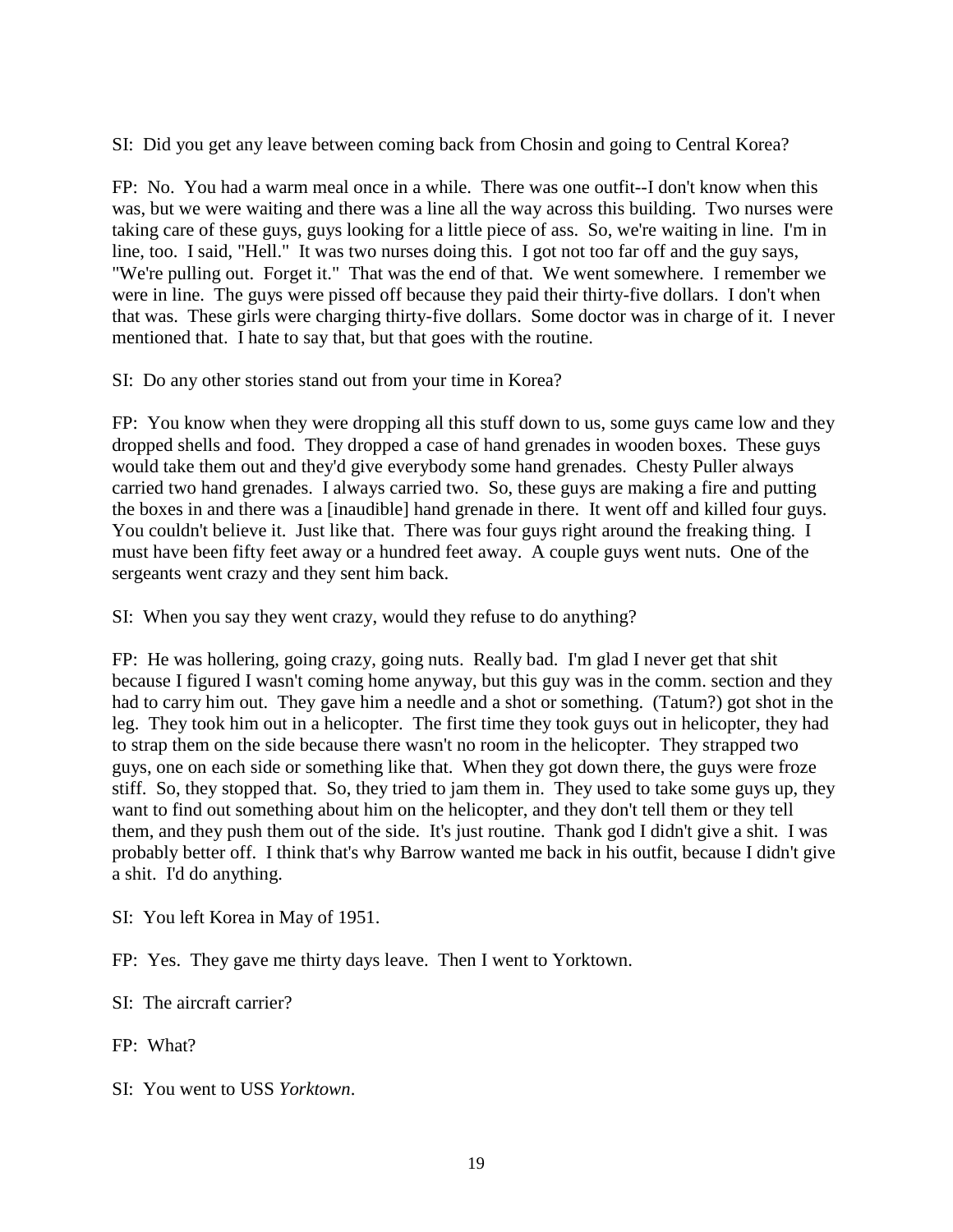FP: Yes, in Virginia.

SI: You went to the town of Yorktown.

FP: Yorktown.

SI: Not the ship.

FP: No. They had the best food there you've ever seen. They'd ask you what you want, how you want your eggs. You just want steak or veal. All the big wheels--generals and colonels, who used to come to Yorktown to go hunting, to go fishing. That's why they always fed them so good. We had a parade every other day. Put your dress blues on. One guy played the Marines' hymn or whatever it was. They marched out because it would be a general coming, somebody. Every other day you had your clothes on the bunk. Some guys used to make it up and then sleep on the floor because they wanted it to look good. That was [inaudible].

SI: How much did longer did you have in the Marine Corps after that? How long was your enlistment for?

FP: Three years. Three years and then they give you that extra year, COG, "Convenience of the Government." I got my license in the Marine Corps. I was driving, patrol and stuff. I had the twelve to four watch the last day. I says, "I'm getting out in the morning. I ain't doing a freaking thing no more." So, this wise reserve sergeant, he says, "You're going to take the guard out." "No, I ain't taking no freaking guard out. I'm going home." The son of a bitch, he kept the guys out there for a couple hours. He run me up to the colonel. The last day. So, I go before the colonel. He was reserve, never out nowhere. So, I go before the colonel, had to dress up and everything. He's reading my discharge. He says, "Well, this is one of the good discharges that I have." I had nothing wrong. He's got me, I'm thinking for disobedience of orders. So, the colonel's talking to him. There's a captain in the back. He says to the captain, "Captain, is that customary that the guy off watch posts the next relief?" Captain said, "No sir, colonel." He chewed that guy's ass out. He said, "I know you're a little salty and you want to get out." He says, "If you stay here until tomorrow, I'll give you a discharge." Then we got excused. So, I seen that sergeant and I said, "You son of a bitch." I says, "I'm going to wait outside the gate for you. I'm going to kill you." What the hell? Nobody does that. The new guard has their own driver, but he wanted me to do it just to be--the captain said, "No, sir, colonel. You don't do that." He chewed his ass out. The next day, they gave me my discharge. So, I stayed in four years and one day.

SI: Once you were out of the Marine Corps, what did you do next? Did you come back home?

FP: Yes, came back home. The captain sent me to a team down South to play ball. So, I got out in February and I went down South. I got hooked up with a giant farm team and I played ball for three years. Then I had to go to work. I was getting three hundred and fifty a month and fifty dollars for meals--four hundred dollars a month. I thought that was pretty good. I got into the John Deere business. I did that for about, I don't know, seven, eight years or something.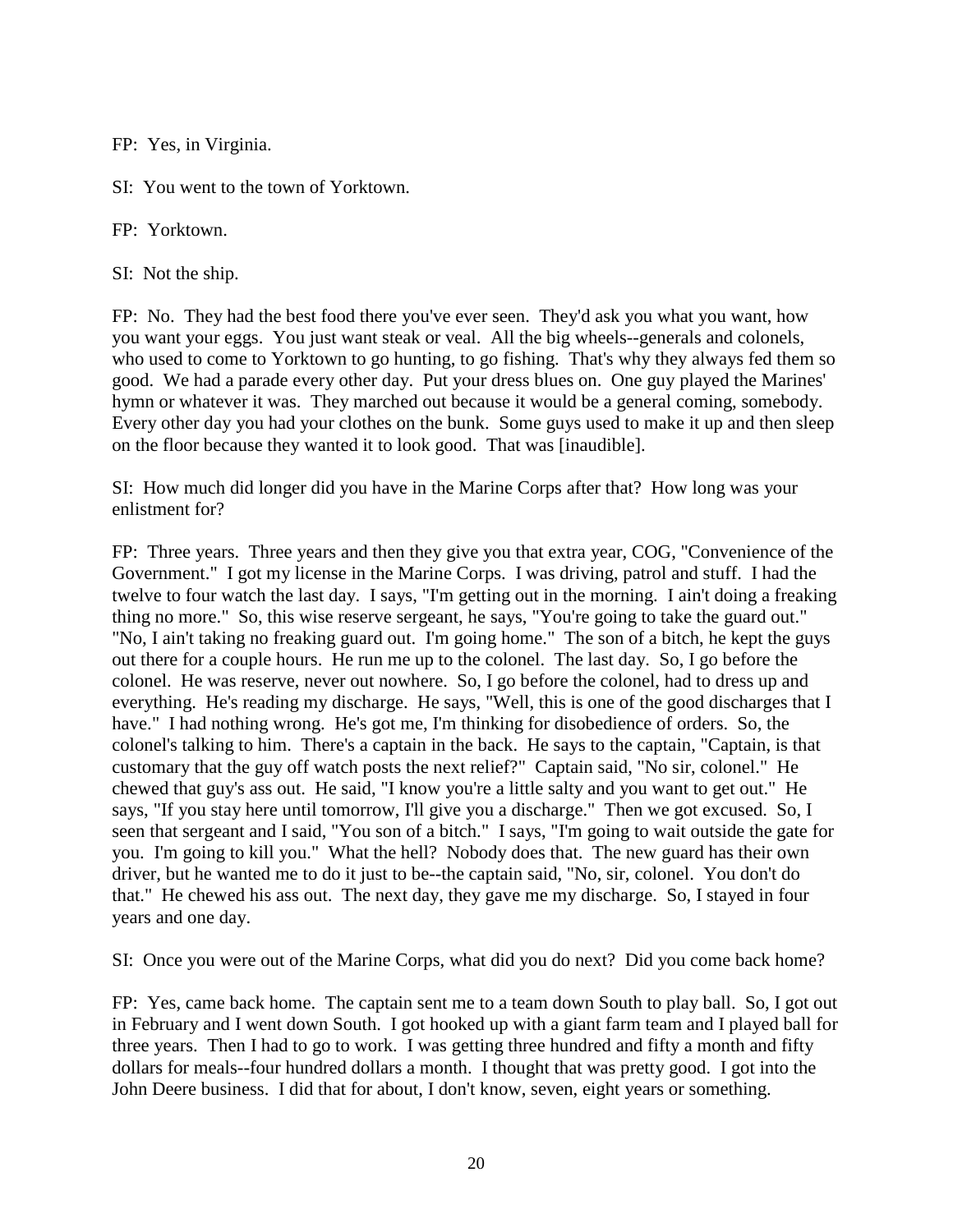#### SI: That was back up here?

FP: Yes. I was on Route 31. Some guy owed me money for stuff on the tractor, I don't know, maybe a thousand dollars or something. He says, "Want to buy some cows?" He says, "I'll give you cows instead of paying you," because he says he's going to sell out. I said, "Yeah, I'll do that." He come with all his papers. He had good cows. I said, "I'd do that, but I got to have a farm. I can't just take them." So, he comes back a couple days later, a week later, and he said, "I got a farm for you," a farm that he was renting. This guy was selling his farm. They were selling all the farms in the reservoir for the reservoir. This guy who sold his farm in the reservoir, he says, "I heard you bought a farm." He said, "I'll give you ten thousand dollars more than you paid for it." "That's all right." I didn't buy the farm yet. Next day, I got in the car and drove all the way to Florida to buy the farm. I said, "I'm going to make ten thousand dollars." So, I bought the farm. It was good for him for paying. I [inaudible] the farm. It was one of the nicest farms around, so I kept it. I put on cows. [Do you know] Ballantine Beer?

### SI: Yes.

FP: I bought half of their herd. They got money from the bank. I went to Hamburg, New Jersey. I was going to get a loan. The guy was selling cows up there, so I went into the bank to get a loan. So, I'm in the bank. There's me and two other guys in the bank. So, that one guy, they were doing something on the paper and the guy says, "Well, I'm going to lunch. I'll be back in a half hour." So, he goes out to lunch. The other guy, I don't know if he owned the bank or what. He looked across the street and the apartments were on fire. He runs out of the bank. I'm in the freaking bank and the safe is open. They had one bag of money laying all over the floor. All the windows were open, no air-conditioning. I said, "No, I can't do that. It ain't mine." The big windows are open. My car is right outside the window. The freaking money was--one of the bags was open, laying down. The stacks, I don't know how much in the stacks. I was in the bank by myself. "Man," I says, "I can't do that. I ain't lying." I waited there until that guy came back from lunch. I must have been there half an hour, thinking, "Man, I got to watch this place. What if somebody comes in here?" That guy, he owned that apartment that was on fire and he was up there. That was something. I said, "It wasn't mine." You take that and you get ten years in jail. For what? For a freaking dollar? I said, I've been shot at before. I'm not taking nothing. So, I didn't do it. Anyway, I didn't get a loan there. I got the banks from Clinton, [New Jersey]. They gave me a loan. They wanted to see my collateral. Why? I didn't even have a dollar. My brother says he had fifty cows by the reservoir. He said, "Why don't I give you them cows? Tell them they're your cows." So, they take the fifty cows and they loaned me money. So, I bought Ballentine's half a herd.

SI: I'm curious, why did Ballentine have a herd of cattle?

FP: Well, they had their farm up there in Bedminster. Everybody had some cows. He had all purebreds. That's why they were getting rid of them. That was in '53, I think. It was when I was in [inaudible] playing ball. I had the John Deere business. That's how I bought the farm.

SI: How long did you have the farm?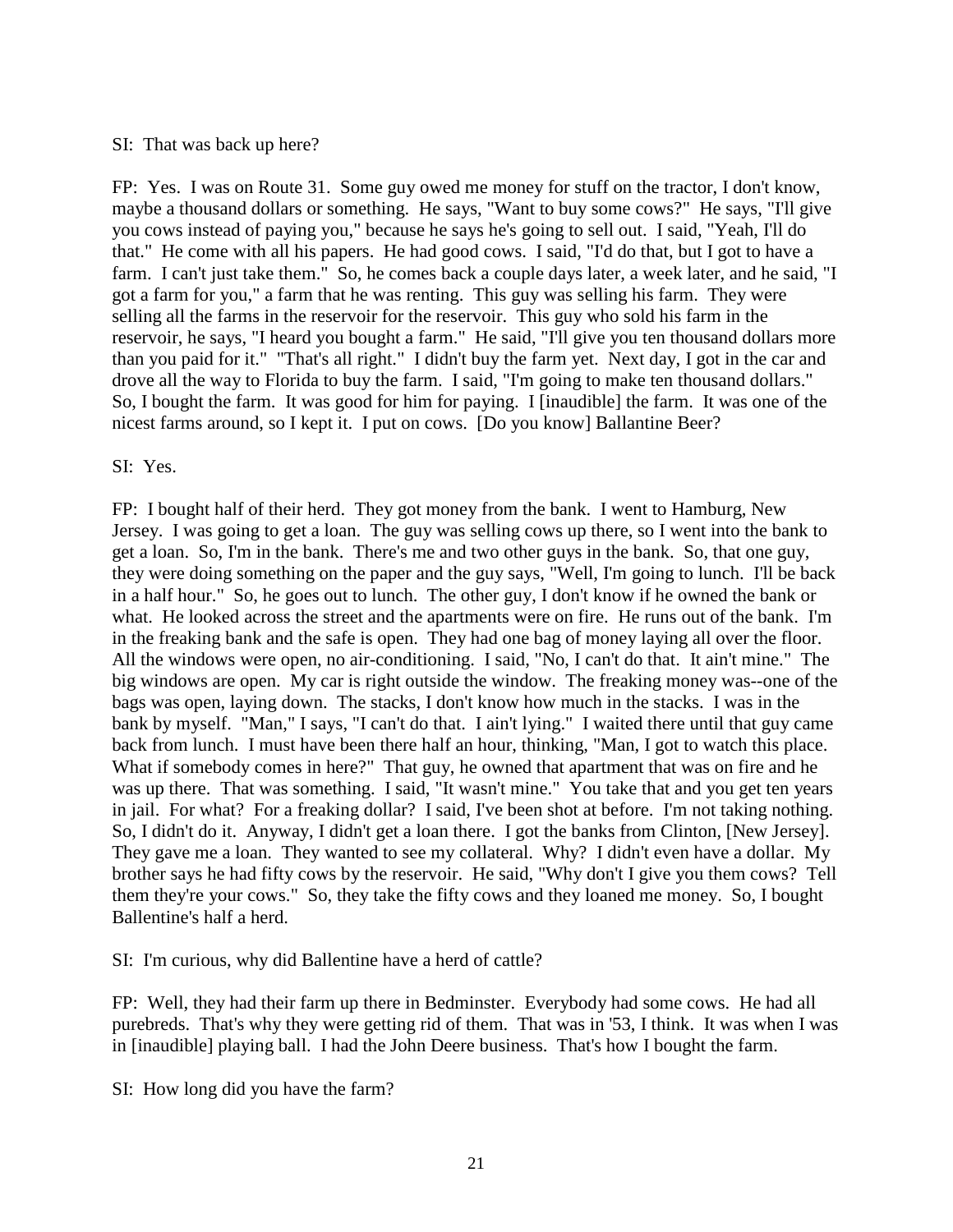FP: I had it for years. I had five hundred and ninety acres. Production [inaudible]. Interest went from four and six to twenty-two percent. I had to sell four hundred and fifty acres. I paid off that. I bottled milk for twenty years. I had more trouble with the state. I must have been in court at least a dozen times, fifteen times, because they didn't want nobody to do that.

#### SI: Bottle milk?

FP: Yes. I didn't want to. I didn't know nothing about it. I was selling milk from Guernseys. I went to the creamery and I said, "I got rich milk. I need a dollar more." Always getting five or something. He said, "I'll give you fifty cents. Come back in a month and we'll talk about the other fifty." I said, "All right. That thirty days up, I went right there, and he said, "I can't do it." I cussed a little bit and I says, "I'll bottle my own milk." Didn't know nothing about it. didn't have a place to do it, but I was young and, like I said, I didn't care. I bought this lot across the highway off of some woman. So, I was going to build a creamery. I didn't get a permit. Somebody asked me, "What are you doing?" I said, "I'm going to put a church up." You don't need a permit. Then I seen the guys in (Berwick?) who handled operations, setting up creameries. I called them guys and I got hooked up with them. They set me up with a creamery after I built the building. Then I started bottling milk. They said, "You can't bottle milk because you don't have no cows. You got to have animals where you bottle milk." So, I had a cow truck. I put five calves in the truck and took them over to where I bottled milk, tied them to the tree, [and] fed them. Kids were coming over and they were petting them. They came down from Trenton. They'd seen I had animals there. They didn't know what the hell to do. I said, "If you don't give me a license tomorrow morning, I'm selling milk anyway." So, I start selling milk. Then they tried to make different laws. They said, "You got to have it on your own property." I said, "That's my property." Then they made a narrow law that it's got to be contiguous from where you milk cows to where you bottle. So, the reservoir don't count. The highway don't count. There was one farm in between. I went and I rented that farm. I didn't tell them that until we went to court and I showed them my lease. They were pissed. I just did that. They'd raise their price every once in a while. They'd raise it ten cents, I'd lower mine a nickel. I had a big four by eight sign. They wanted to lock me up. They come down to lock me up. Somehow, Lou-somebody, channel seven, came from New York with their trucks and their speakers and their cameras. These guys from Trenton came down to lock me up. They turned around in the parking lot and went back. I sold more milk like that. I sold six hundred gallons in one day. That's unbelievable. I had to go out and get milk off of my neighbors and buddies. I had a tanker. You weren't allowed to get milk. I had to get milk, but I didn't have enough. They came from Philadelphia, from New York, all over, just to see what's going on because I had rich milk. That was something. I was always in trouble, but I didn't care. I bought a new pickup one time. If you got farm use, you don't pay tax. I bought a new pickup and I put farm use plates on it. Here they come from Trenton. I didn't pay no tax on that new pickup. I say, "You don't pay no tax on farm use." They were pissed. They went back, they changed the law that day. Any new pickup has to pay tax. It was six hundred dollars tax. They were pissed. But I didn't care.

SI: Did you always just have that business? The business we were at today, was that started by you or your sons?